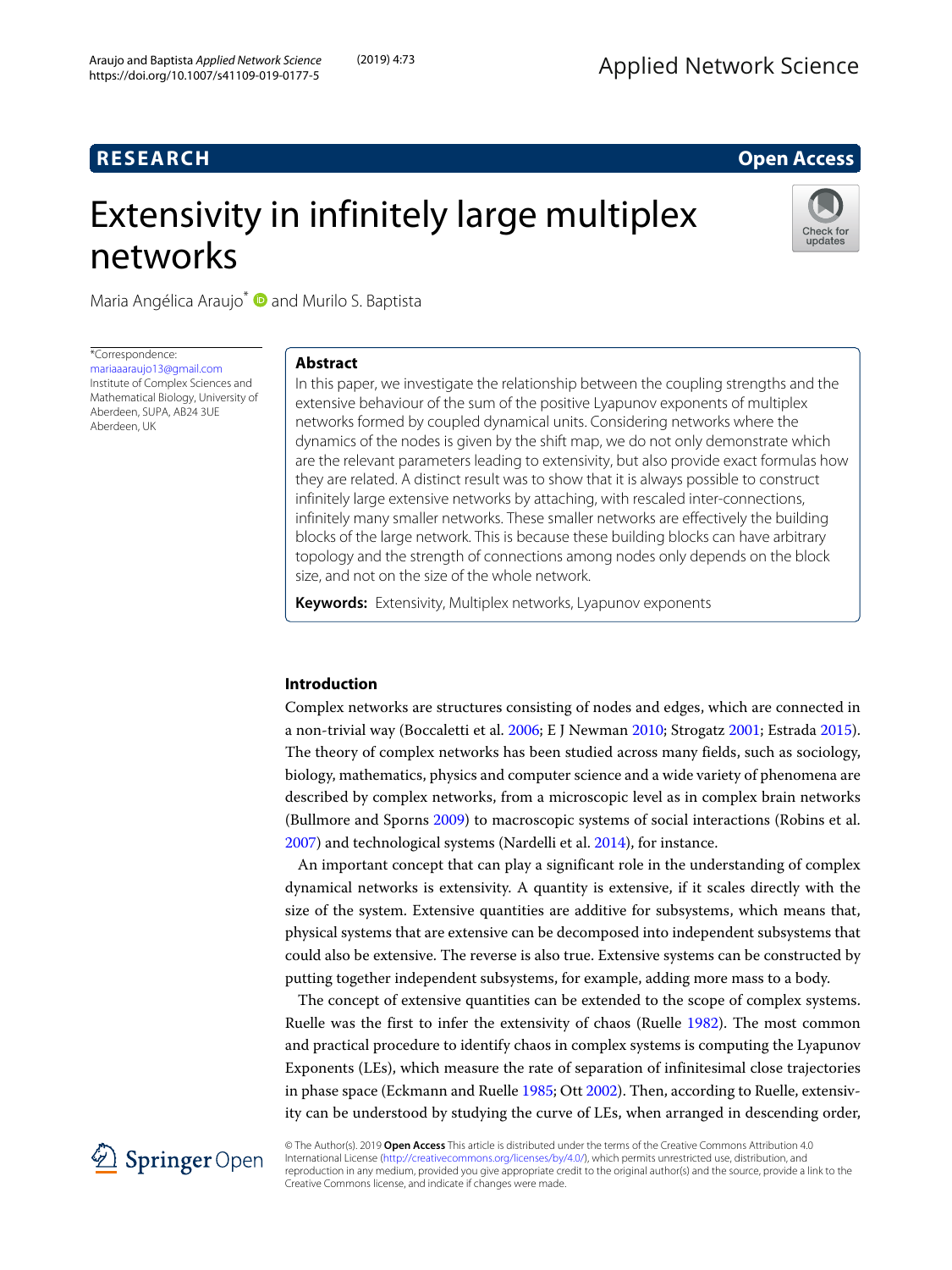as function of the their normalised index and calculated at different system sizes. If these curves collapse onto a single asymptotic spectrum as the system size grows, then chaos is considered to be extensive. A direct consequence of this is that, the sum of the positive LEs is linearly related to the size of the network. Moreover, extensive systems can be typically decomposed into smaller fundamental units that could imply that a large dynamical network with complex topology could be broken down into "independent" subnetworks with similar dynamic properties.

Extensive chaos has been discussed in many complex systems. In globally coupled dynamical systems, although all the elements of the system are subject to the same influences, the nontrivial connection between their components can give rise to collective chaos (Shibata and Kaneko [1998\)](#page-17-10) and nonextensive behaviour (Takeuchi et al. [2011\)](#page-17-11). Due to the nontrivial collective behaviour in these type of systems, the extensivity of the Lyapunov exponents has been contested in (Takeuchi et al. [2009\)](#page-17-12). In contrast to this, extensivity has been commonly observed, for instance, by studying the spatiotemporal chaos, in Rayleigh-Bénard convection (Paul et al. [2007\)](#page-17-13) and in reaction-diffusion networks (Stahlke and Wackerbauer [2009;](#page-17-14) [2011\)](#page-17-15).

For high-dimension systems, we can mention the results in (Karimi and Paul [2010\)](#page-17-16), where the authors investigated the extensive chaos behaviour of the Lorenz-96 model by studying the variation of the fractal dimension for different parameters of the system. In (Xi et al. [2000\)](#page-17-17), Xi et al. studied the extensivity of the Lyapunov dimension and the Kolmogorov-Sinai entropy in the one-dimensional Nikolaevskii model. Extensivity of chaos was also detected in large sparse neuron networks (Monteforte and Wolf [2010\)](#page-17-18) and in different classes of sparse random networks (Luccioli et al. [2012\)](#page-17-19). In the latter, the authors have explored the relationship between the number of incoming connections per node and the extensive behaviour, when all nodes are subject to the same connectivity.

In this paper, we study analytically how extensivity of the sum of the positive Lyapunov exponents of networks of coupled shift maps, but where the topology of the couplings follows a "multiplex" topology, can be maintained by smartly changing the configuration of the network as it grows in size. So, the topology of the constructed network of interacting units is a network of many subnetworks. A subnetwork is a set of dynamical units coupled by an intra topology and an intra coupling strength. Subnetworks are connected by the so called inter topology with inter coupling strength. A main point of interest in this work is to understand the role of the intra and inter-couplings in the extensive behaviour of large multiplex networks. Our extensive quantity, the sum of the positive Lyapunov exponents, denoted by  $H_{KS}$ , is an upper bound for the Kolmogorov-Sinai entropy. In contrast to the entropy,  $H_{KS}$  can be usually well estimated, even in networks with arbitrary sizes.

At variance with Antonopoulos and Baptista [\(2017\)](#page-17-20), which have explored this relationship in multiplex networks formed only by two layers of nodes, we analyze in this work infinitely large multiplex networks. We start with an initial network formed by two layers, as described in (Antonopoulos and Baptista [2017\)](#page-17-20), and then, in each step, we duplicate the network that we had before, and connect the two subnetworks, maintaining the same intra and inter structure. We show that extensivity only depends on the coupling strengths, and that other quantities which proved to be important to maintain extensivity in (Antonopoulos and Baptista [2017\)](#page-17-20), such as the sum of the intra and inter-degrees of the nodes of the layers, do not interfere in this behaviour.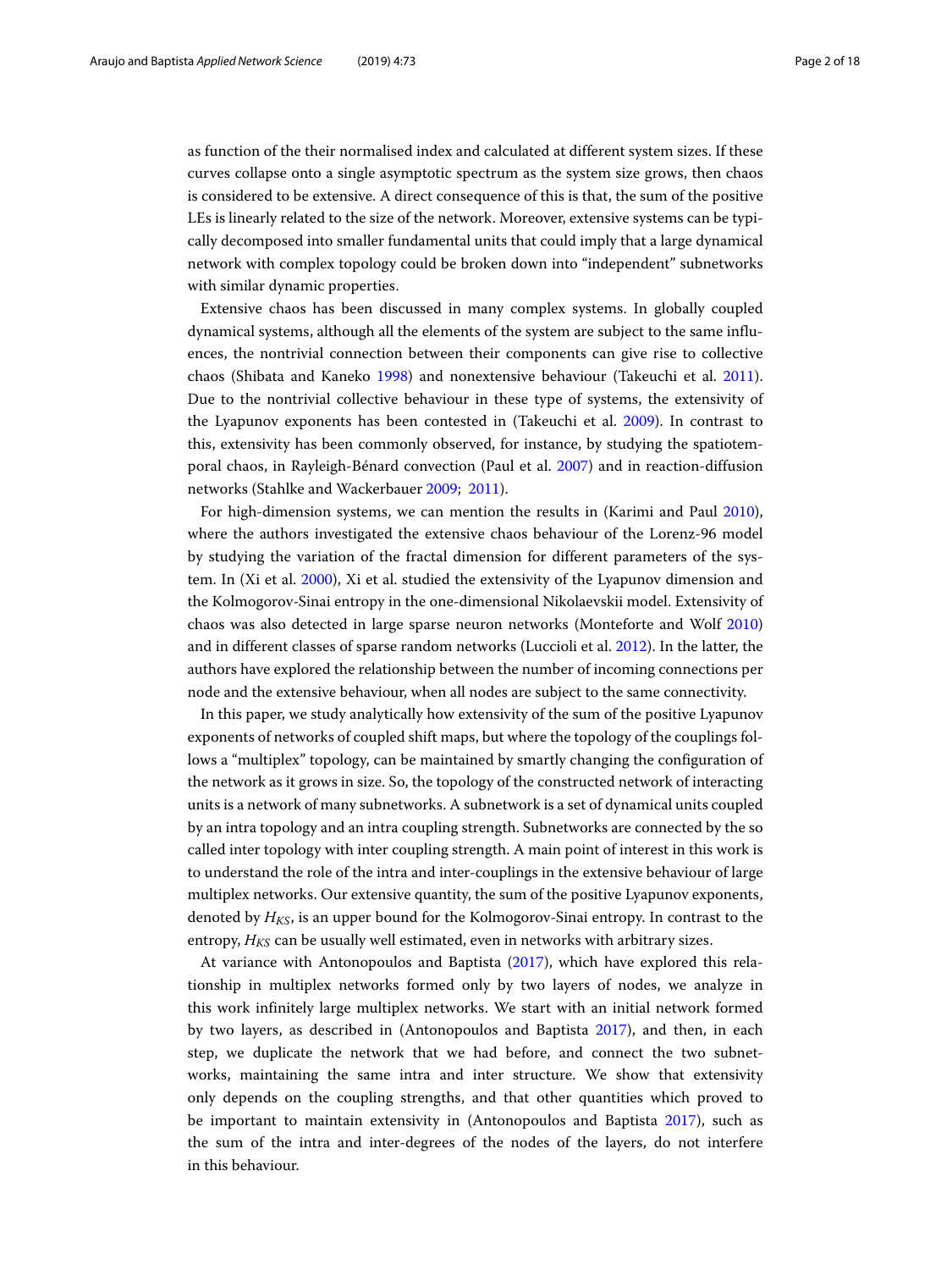Moreover, we also show that, given an initial dynamical network with an arbitrary intra-connectivity topology, it is always possible to construct an infinitely large extensive network with an infinite number of these initial networks, the building blocks, connected with rescaled inter-link strengths. This result reinforces the idea that an extensive complex network can be broken down into building blocks that are also extensive. Since all our calculations are exact, we provide a reliable and practical method to achieve extensivity.

# **Methods**

Consider, initially, a network  $\Omega^{(0)}$  with  $N_0$  nodes where the dynamics of the nodes is given by the shift map  $F\left(x_n^{(i)}\right)=2x_n^{(i)}(\text{mod }1)$ , i.e.:

<span id="page-2-1"></span>
$$
x_{n+1}^{(i)} = 2x_n^{(i)} - \varepsilon \sum_{j=1}^{N_0} A_{ij} x_n^{(j)} \pmod{1},\tag{1}
$$

where  $\varepsilon$  represents the coupling strength of the intra-connections and  $\mathbf{A} = (A_{ij})$  denotes the Laplacian matrix. The main motivation to use this map is the fact that it is a transformation with constant Jacobian, allowing for an analytical calculation of the LEs for networks constructed with this map. Moreover, this paper extends previous results in the works (Antonopoulos and Baptista [2017\)](#page-17-20) and (Baptista et al. [2016\)](#page-17-21). The (mod 1) is a modular function that guarantees that the transformed point (by 2*x*) remains in the interval  $[0, 1]$ .

Now, let  $\Omega^{(1)}$  be the network constructed by coupling two equal subnetworks  $\Omega^{(0)}$ , then its number of nodes is  $N_1 = 2N_0$  and it can be represented by:

<span id="page-2-0"></span>
$$
x_{n+1}^{(i)} = 2x_n^{(i)} - \varepsilon \sum_{j=1}^{N_1} G_{ij} x_n^{(j)} - \gamma \alpha \sum_{j=1}^{N_1} L_{ij} x_n^{(j)} \pmod{1},\tag{2}
$$

where  $\gamma$  is the coupling strength of the inter-connections,  $\alpha = \frac{l_{12}}{N_0}$  is the ratio between the number of inter-connections  $l_{12}$  and  $N_0$ . The Laplacian matrices of the intra and interconnections are represented by  $\mathbf{G} = (G_{ii})$  and  $\mathbf{L} = (L_{ii})$ , respectively. Therefore, they are given by:

$$
\mathbf{G} = \begin{pmatrix} \mathbf{A} & \mathbf{0} \\ \mathbf{0} & \mathbf{A} \end{pmatrix} \text{ and } \mathbf{L} = \begin{pmatrix} \mathbf{D}_1 & -\mathbf{B} \\ -\mathbf{B}^T & \mathbf{D}_2 \end{pmatrix},
$$
 (3)

where 0 denotes the  $N_0 \times N_0$  zero matrix, *T* stands for the transpose and **B** represents the adjacency matrix of the inter-connections. The matrices  $D_1$  and  $D_2$  are the diagonal degree matrices of the adjacency matrices **B** and  $\mathbf{B}^T$ , respectively. Their components are defined as:

$$
(D_1)_{ii} = \sum_{j=1}^{N_0} B_{ij} \text{ and } (D_2)_{ii} = \sum_{j=1}^{N_0} B_{ij}^T, \text{ for } i = 1, ..., N_0.
$$
 (4)

We suppose that the intra and inter-connections are undirected, i.e., each connection between the nodes is bidirectional. Besides, we consider a diagonal interlinking configuration, which means that each node in a subnetwork is only connected to the corresponding node in the other equal subnetwork, consequently  $l_{12} = N_0$  $l_{12} = N_0$  $l_{12} = N_0$  and  $\alpha = 1$ . Figure 1 illustrates this configuration in networks where the building blocks have  $N_0 = 6$  nodes with ring topology in (a) and all-to-all topology in (b).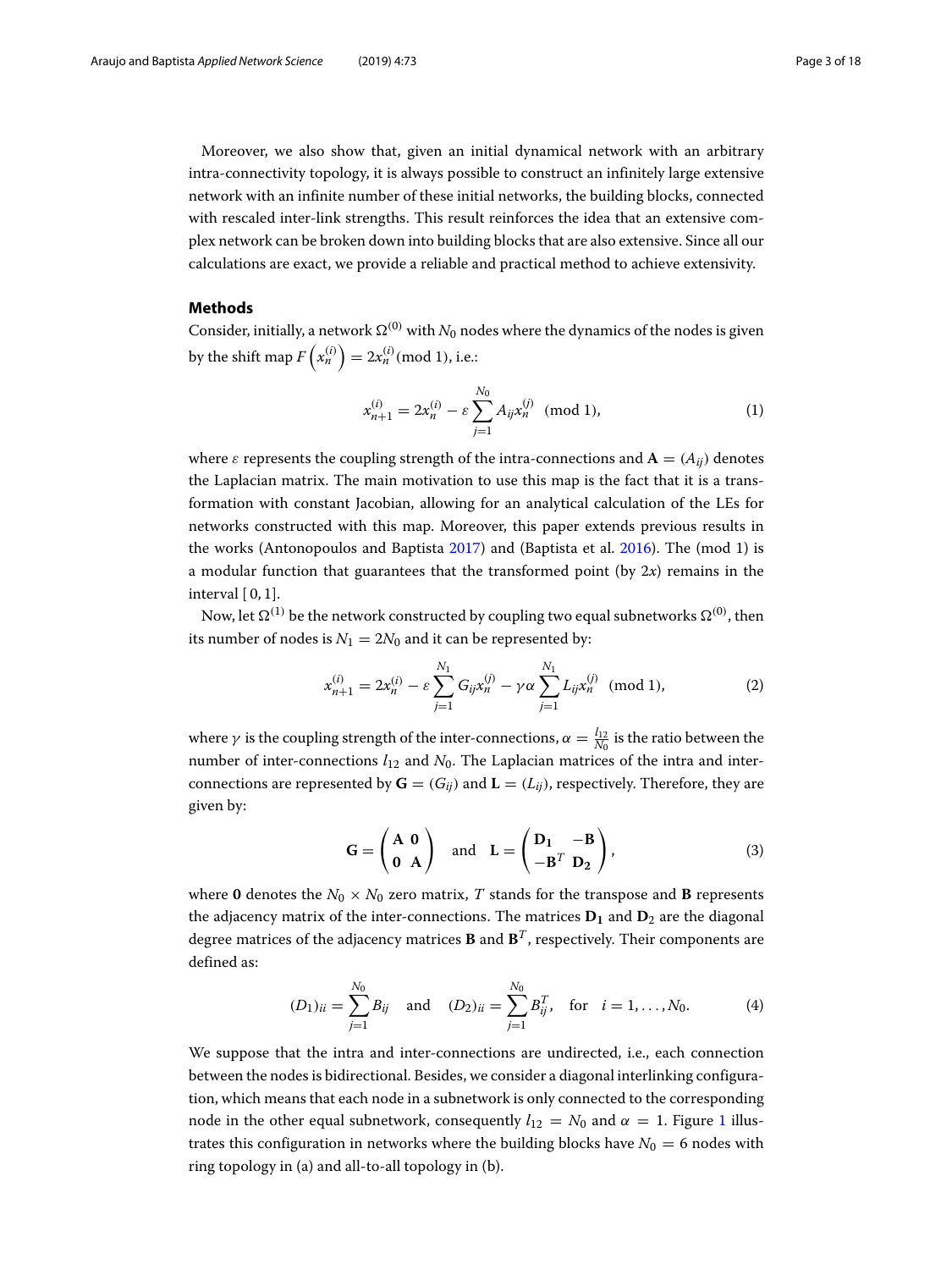

<span id="page-3-0"></span>We can rewrite Eq. [\(2\)](#page-2-0) in a matrix form as:

<span id="page-3-1"></span>
$$
\mathbf{x}_{n+1} = 2\mathbf{x}_n - \mathbf{M}_1 \mathbf{x}_n \pmod{1},\tag{5}
$$

where  $M_1 =$  $\begin{bmatrix} \varepsilon \mathbf{A} + \gamma \alpha \mathbf{D_1} & -\gamma \alpha \mathbf{B} \end{bmatrix}$  $-\gamma \alpha \mathbf{B}^T \quad \varepsilon \mathbf{A} + \gamma \alpha \mathbf{D}_2$ ٦ . Defining  $J_1 = 2I_1 - M_1$ , where  $I_1$  represents the  $N_1 \times N_1$  identity matrix, Eq. [\(5\)](#page-3-1) becomes

<span id="page-3-2"></span>
$$
\mathbf{x}_{n+1} = \mathbf{J}_1 \mathbf{x}_n \pmod{1}.\tag{6}
$$

Since all the connections are undirected, the matrix  $M_1$  is symmetric as well as the Jacobian matrix **J**<sub>1</sub>. The Lyapunov exponent of Eq. [\(6\)](#page-3-2) in the direction of a vector **v**  $\in \mathbb{R}^{N_1}$ is given by, (Ott [2002\)](#page-17-9):

$$
\lambda(\mathbf{v}) = \lim_{N \to \infty} \frac{1}{N} \ln \| \mathbf{J}_1^N \cdot \mathbf{v} \|,
$$
\n(7)

where  $\|\cdot\|$  represents the Euclidean norm in  $\mathbb{R}^{N_1}$ .

<span id="page-3-3"></span>Let  $\lambda_i^{(1)}$ , for  $i = 0, ..., N_1 - 1$ , be the unordered (and possibly not all distinct) Lyapunov exponents of Eq. [\(6\)](#page-3-2). As consequence of the Jacobian **J**<sup>1</sup> being constant and symmetric we have that:

$$
\lambda_i^{(1)} = \ln \left| \theta_i^{(1)} \right|, \quad \text{for } i = 0, \dots, N_1 - 1,\tag{8}
$$

where  $\theta_i^{(1)}$  represents the eigenvalues of the matrix  $J_1$  and  $| \cdot |$  denotes the absolute value. This result is demonstrated in (Araujo and Baptista: A comprehensive review about Lyapunov Exponents in continuous and discrete dynamical networks, in preparation). Note that, if we denote by  $\mu_i^{(1)}$  the eigenvalues of  $M_1$  for  $i = 0, \ldots, N_1 - 1$ , then:

$$
\theta_i^{(1)} = 2 - \mu_i^{(1)}.
$$
\n(9)

Thus, Eq. [\(8\)](#page-3-3) can be written as:

$$
\lambda_i^{(1)} = \ln \left| 2 - \mu_i^{(1)} \right|.
$$
\n<sup>(10)</sup>

By (Baptista et al. [2016;](#page-17-21) Martín-Hernández et al. [2014\)](#page-17-22), the unordered eigenvalues of  $M_1$  are given by: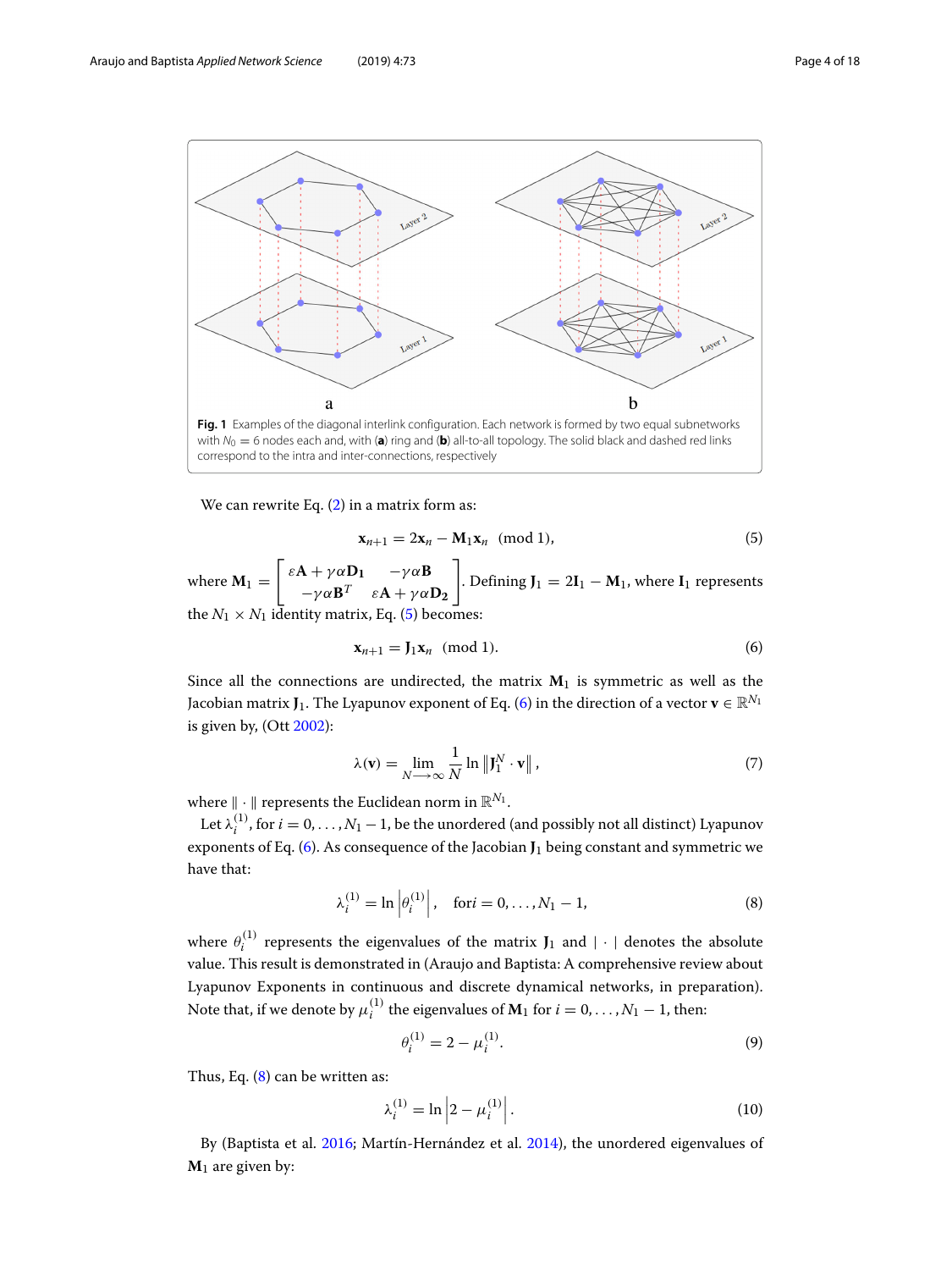$$
\mu_{2i}^{(1)} = \varepsilon \omega_i \tag{11}
$$

$$
\mu_{2i+1}^{(1)} = \varepsilon \omega_i + 2\gamma \alpha, \tag{12}
$$

for  $i=0,\ldots,N_0-1$  and where  $0=\omega_0\leqslant\omega_1\leqslant\ldots\leqslant\omega_{N_0-1}$  represent the ordered eigenvalues of the Laplacian matrix **A**. Note that,  $\mu_{2i}^{(1)}$  are the eigenvalues coming from one layer, whereas  $\mu_{2i+1}^{(1)}$  are the eigenvalues due to the inter-connectivity, generated by perturbing  $\mu_{2i}^{(1)}$  with the term 2 $\gamma\alpha$ .

The main goal of this work is to grow the network  $\Omega^{(1)}$  and to study the conditions to have the sum of the positive LEs of each network linearly proportional to its number of nodes. This growing is made as following:  $\Omega^{(2)}$  is constructed by coupling two equal subnetworks  $\Omega^{(1)}$  with the same parameter  $\alpha$  and with the same diagonal interlinking configuration. The number of nodes of  $\Omega^{(2)}$  is  $N_2 = 2N_1 = 2^2N_0$  and it can be represented by:

$$
\mathbf{x}_{n+1} = 2\mathbf{x}_n - \mathbf{M}_2 \mathbf{x}_n \equiv \mathbf{J}_2 \mathbf{x}_n \pmod{1},\tag{13}
$$

where the matrices  $M_2$  and  $J_2$  are constructed in the same way as  $M_1$  and  $J_1$ , respectively. The eigenvalues of  $M_2$  are given by:

$$
\mu_{4i}^{(2)} = \varepsilon \omega_i \tag{14}
$$

$$
\mu_{4i+1}^{(2)} = \varepsilon \omega_i + 2\gamma \alpha \tag{15}
$$

$$
\mu_{4i+2}^{(2)} = \varepsilon \omega_i + 2\gamma \alpha \tag{16}
$$

$$
\mu_{4i+3}^{(2)} = \varepsilon \omega_i + 4\gamma \alpha, \tag{17}
$$

for  $i = 0, \ldots, N_0 - 1$ . Similar to how the eigenvalues of  $M_1$  were generated, the set  $\mu^{(2)} \equiv$  $\left\{\mu_{4i}^{(2)}, \mu_{4i+1}^{(2)}\right\}$ are the eigenvalues due to the layer  $\Omega^{(1)}$  and  $\left\{\mu_{4i+2}^{(2)},\mu_{4i+3}^{(2)}\right\}$  are generated by perturbing the set  $\mu^{(2)}$  with  $2\gamma\alpha$ .

Proceeding this way, the network  $\Omega^{(k)}$  with a number of nodes given by  $N_k = 2^k N_0$ is constructed by coupling two equal subnetworks  $\Omega^{(k-1)}$  with the same parameters and configuration. Thus, as a result of this recursive procedure for generating self-similar networks each layer is connected to all the other layers in the network, and Fig. [1](#page-3-0) represents only the first step of this process. The inter-coupling strength,  $\gamma$ , will be rescaled in order to maintain the extensive property of the network as it grows. The distinct eigenvalues of the corresponding matrix  $\textbf{M}_k$  for the network  $\Omega^{(k)}$  are:

> . . .

$$
\tilde{\mu}_{0,i}^{(k)} \equiv \varepsilon \omega_i \tag{18}
$$

$$
\tilde{\mu}_{1,i}^{(k)} \equiv \varepsilon \omega_i + 2\gamma \alpha \tag{19}
$$

$$
\tilde{\mu}_{2,i}^{(k)} \equiv \varepsilon \omega_i + 4\gamma \alpha \tag{20}
$$

$$
\tilde{\mu}_{j,i}^{(k)} \equiv \varepsilon \omega_i + 2j\gamma \alpha
$$
\n
$$
\vdots
$$
\n(21)

$$
\tilde{\mu}_{j=(k-1),i}^{(k)} \equiv \varepsilon \omega_i + 2(k-1)\gamma \alpha \tag{22}
$$

$$
\tilde{\mu}_{j=k,i}^{(k)} \equiv \varepsilon \omega_i + 2k\gamma \alpha. \tag{23}
$$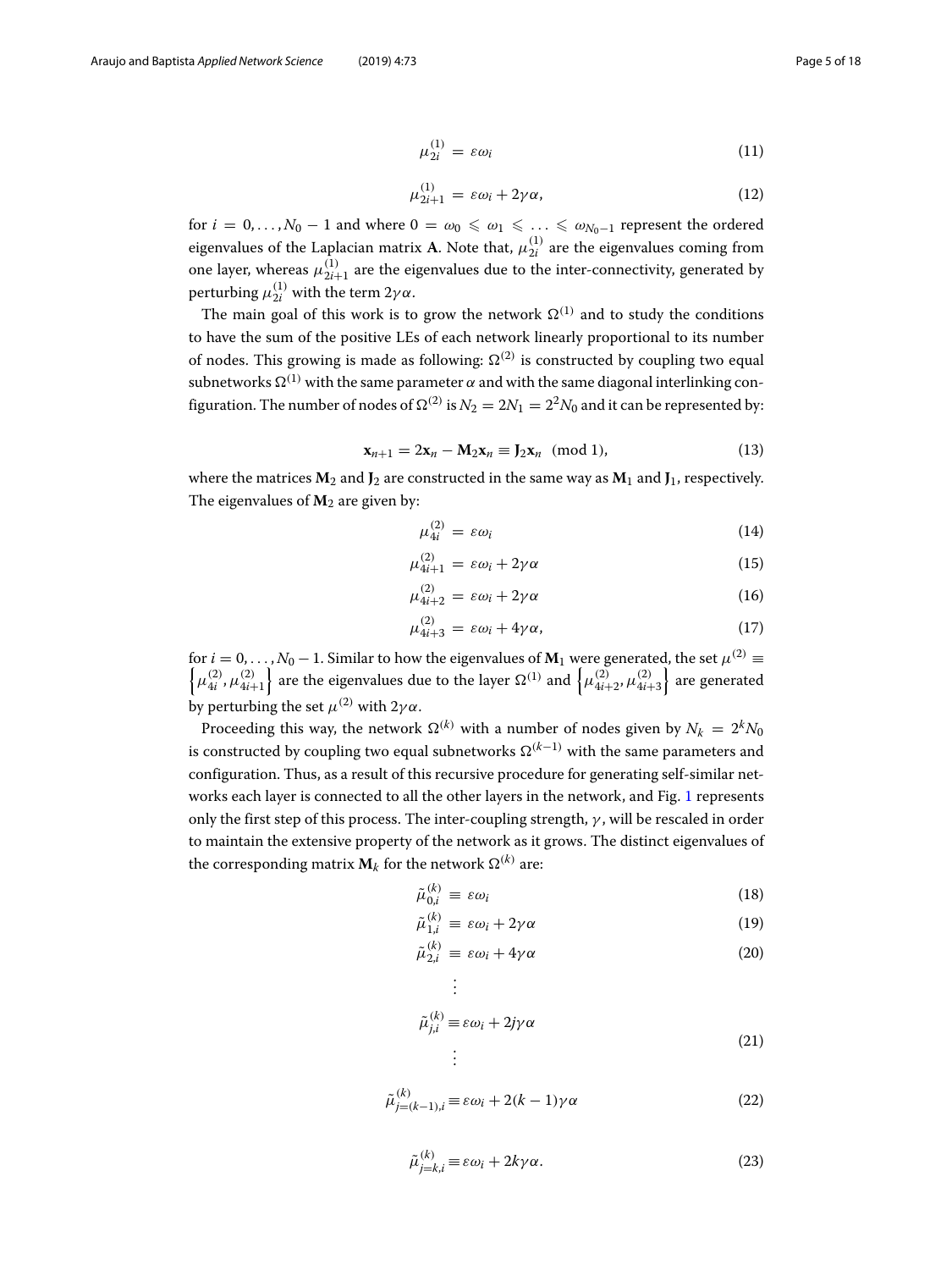Note that, the set of eigenvalues  $\tilde{\mu}_{j,i}^{(k)}$  repeats  $\binom{k}{j} = \frac{k!}{j!(k-j)!}$  times, for  $j = 0, \ldots, k$ . Also note that, for a fixed *j*, the eigenvalues in the set  $\tilde{\mu}^{(k)}_{j,i}$  are all distinct iff all the  $\omega_i$  are, for  $i = 0, \ldots, N_0 - 1.$ 

In the next section, we explore analytically the conditions for the network  $\Omega^{(k)}$  to have extensive behaviour. Here, extensivity implies that the sum of the positive LEs,  $H_{KS}$  =  $\sum_{\lambda_i^{(k)}>0} \lambda_i^{(k)}$ , is a linear function of the size of the system,  $N_k$ .

# **Results**

As we have seen, the LEs of  $\Omega^{(k)}$  are computed by:

$$
\lambda_i^{(k)} = \ln \left| 2 - \mu_i^{(k)} \right|,\tag{24}
$$

where  $\mu_i^{(k)}$  are the eigenvalues of  $\bm{M}_k$ , for  $i=0,\ldots,N_k-1.$  The LEs of  $\Omega^{(k)}$  can be divided into two sets,  $\Lambda_\varepsilon$  (computed from  $\tilde{\mu}^{(k)}_{0,i}$ , for  $i=0,\ldots,N_0-1)$ , that represents the LEs that only depend on the intra-coupling strength, and  $\Lambda_{\gamma,\varepsilon}$  (computed from the eigenvalues  $\tilde{\mu}^{(k)}_{j,i}$  , for  $j=1,\ldots,k$  and  $i=0,\ldots,N_0-1$ ), formed by the ones that depend on both, the intra and inter-coupling strengths (Baptista et al. [2016;](#page-17-21) Martín-Hernández et al. [2014\)](#page-17-22). We have explored analytically the conditions for the network  $\Omega^{(k)}$  to have the sum of the positive LEs extensive in three different situations.

# **Case 1**

In our first analysis we consider networks having only positive LEs, which leads to maximal values of *H<sub>KS</sub>*. Then, assuming that all elements of  $\Lambda_{\varepsilon}$  and  $\Lambda_{\gamma,\varepsilon}$  are positive we have that:

<span id="page-5-0"></span>
$$
\ln|2 - \varepsilon \omega_i| > 0 \text{ and,} \tag{25}
$$

$$
\ln|2 - \varepsilon \omega_i - 2j\gamma \alpha| > 0, \tag{26}
$$

for every  $i = 0, \ldots, N_0 - 1$  and $j = 1, \ldots k$ . Therefore:

$$
H_{KS} = \sum_{i=0}^{N_k - 1} \lambda_i = \sum_{i=0}^{N_k - 1} \ln \left| 2 - \mu_i^{(k)} \right| = \sum_{j=0}^{k} \sum_{i=0}^{N_0 - 1} {k \choose j} \ln \left| 2 - \tilde{\mu}_{j,i}^{(k)} \right| \tag{27}
$$

$$
= \sum_{j=0}^{k} \sum_{i=0}^{N_0-1} {k \choose j} \ln |2 - \varepsilon \omega_i - 2j\gamma \alpha| \tag{28}
$$

$$
= \sum_{j=0}^{k} \sum_{i=0}^{N_0-1} {k \choose j} \ln \left| 2 \left( 1 - \frac{\varepsilon \omega_i}{2} - j \gamma \alpha \right) \right| \tag{29}
$$

$$
= \sum_{j=0}^{k} \sum_{i=0}^{N_0-1} {k \choose j} \left\{ \ln(2) + \ln \left| 1 - \frac{\varepsilon \omega_i}{2} - j\gamma \alpha \right| \right\} \tag{30}
$$

$$
= \sum_{j=0}^{k} {k \choose j} \sum_{i=0}^{N_0-1} \ln(2) + \sum_{j=0}^{k} \sum_{i=0}^{N_0-1} {k \choose j} \ln \left| 1 - \frac{\varepsilon \omega_i}{2} - j\gamma \alpha \right|
$$
(31)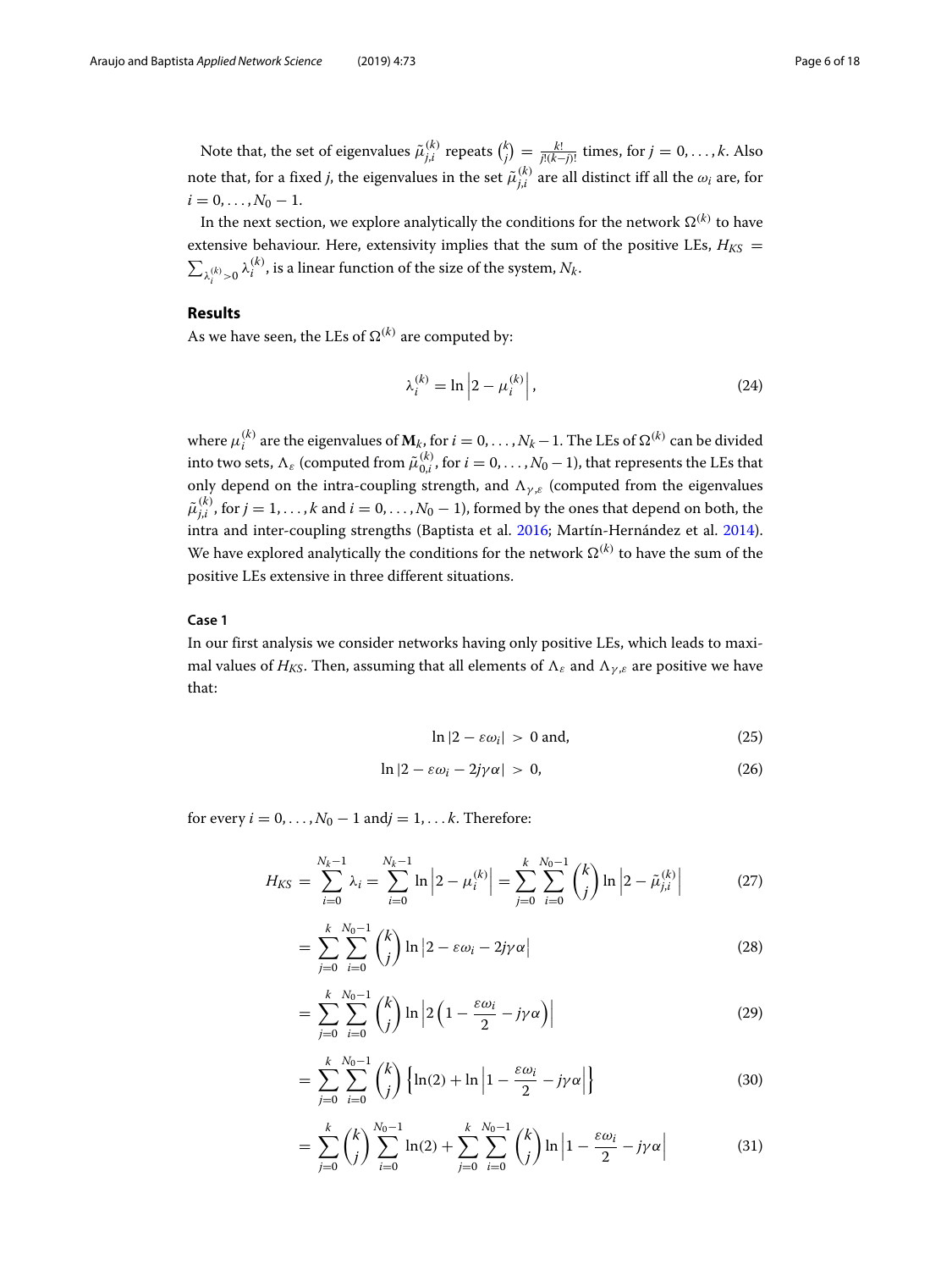<span id="page-6-0"></span>
$$
= 2^{k} N_0 \ln(2) + \sum_{j=0}^{k} \sum_{i=0}^{N_0 - 1} {k \choose j} \ln \left| 1 - \frac{\varepsilon \omega_i}{2} - j\gamma \alpha \right|
$$
 (32)

$$
= N_k \ln(2) + \sum_{j=0}^k \sum_{i=0}^{N_0-1} {k \choose j} \ln \left| 1 - \frac{\varepsilon \omega_i}{2} - j\gamma \alpha \right|.
$$
 (33)

Equation [\(33\)](#page-6-0) does not allow to determine explicitly the dependence of  $H_{KS}$  on  $N_k$ . To this analysis we will expand the logarithm function. In order to consider the Maclaurin expansion up to first order of  $\ln\left|1-\frac{\varepsilon\omega_i}{2}-j\gamma\alpha\right|$  in Eq. [\(33\)](#page-6-0), assume that:

<span id="page-6-2"></span>
$$
\left|\frac{\varepsilon\omega_i^2}{2} + j\gamma\alpha\right| \ll 1,\tag{34}
$$

for every  $i = 0, \ldots, N_0 - 1$  and  $j = 0, \ldots, k$ . Consequently, for each *i* and *j* we have that:

$$
0 < 1 - \frac{\varepsilon \omega_i}{2} - j\gamma \alpha \ll 2,\tag{35}
$$

and then, we can omit the absolute value in Eq. [\(33\)](#page-6-0). Rewriting it we have:

$$
H_{KS} \simeq N_k \ln(2) + \sum_{j=0}^k \sum_{i=0}^{N_0-1} {k \choose j} \left( -\frac{\varepsilon \omega_i}{2} - j\gamma \alpha \right)
$$
(36)

$$
= N_k \ln(2) - \sum_{j=0}^k {k \choose j} \sum_{i=0}^{N_0 - 1} \frac{\varepsilon \omega_i}{2} - \sum_{i=0}^{N_0 - 1} \sum_{j=0}^k {k \choose j} j \gamma \alpha
$$
 (37)

$$
= N_k \ln(2) - 2^{k-1} \varepsilon \sum_{i=0}^{N_0 - 1} \omega_i - N_0 \gamma \alpha \sum_{j=0}^k {k \choose j} j \tag{38}
$$

$$
= N_k \ln(2) - 2^{k-1} \varepsilon \sum_{i=0}^{N_0 - 1} \omega_i - N_0 \gamma \alpha \left( k 2^{k-1} \right)
$$
 (39)

$$
=N_k \ln(2) - 2^{k-1} \varepsilon S - 2^{k-1} N_0 \alpha \gamma k \tag{40}
$$

$$
= N_k \ln(2) - \frac{N_k}{2N_0} \varepsilon S - \frac{N_k}{2} \alpha \gamma k \tag{41}
$$

$$
=N_k \left( \ln(2) - \frac{\varepsilon S}{2N_0} \right) - \frac{N_k}{2} \alpha \gamma k \tag{42}
$$

$$
=aN_k+b(k),
$$
\n<sup>(43)</sup>

<span id="page-6-4"></span><span id="page-6-1"></span>where:

$$
S = \sum_{i=0}^{N_0 - 1} \omega_i, \quad a = \ln(2) - \frac{\varepsilon S}{2N_0} \quad \text{and} \quad b(k) = -\frac{N_k}{2} \alpha \gamma k. \tag{44}
$$

<span id="page-6-3"></span>It is now clear the dependence of  $H_{KS}$  on  $N_k$ . Let us discuss some of the main features of this. Note that, once we have set the building block with an intra-coupling strength  $\varepsilon$ , the number *a* in Eq. [\(43\)](#page-6-1) is a constant and does not depend on *k*. However, the same is not true for the term *b*(*k*), that as we can see, depend strongly on the number *k*. Our goal is to have  $H_{KS}$  as a linear function of  $N_k$ , which implies in having  $b(k)$  as a constant or only proportional to  $N_k$ . Therefore, in order to satisfy the latter, i.e.,  $b(k) = dN_k$ , where *d* is a constant, we need to require that  $\gamma \propto \frac{1}{k}$ . Then, choose  $\gamma = \gamma(k) = \frac{c}{k}$ , for a positive constant *c*. Therefore,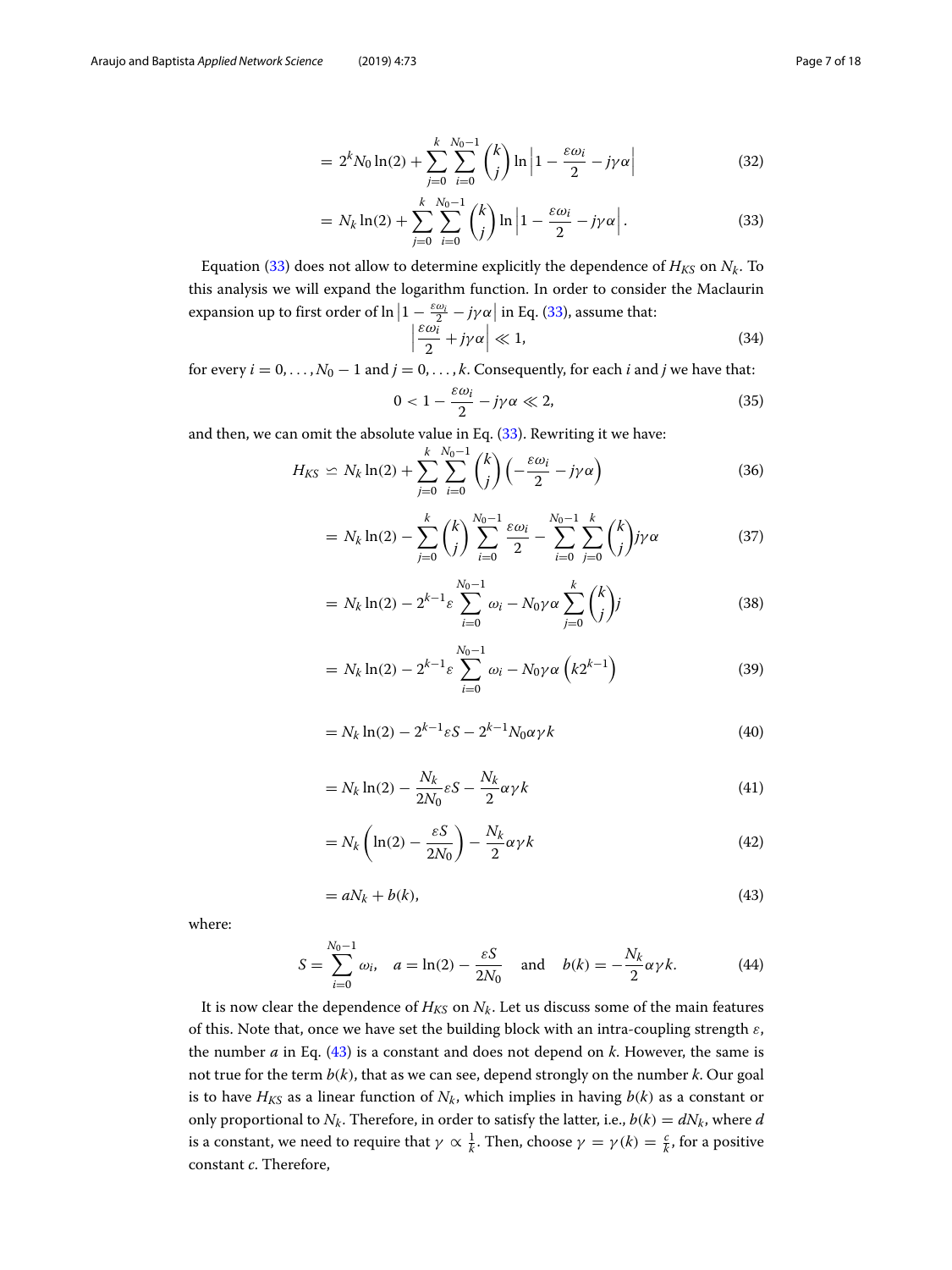$$
b(k) = -\frac{\alpha c N_k}{2} \quad \text{and} \quad H_{KS} \simeq a' N_k,\tag{45}
$$

where  $a^{'} = a - \frac{\alpha c}{2}$ .

On the other hand, in order to satisfy conditions [\(25\)](#page-5-0) and [\(26\)](#page-5-0) without contradicting inequality [\(34\)](#page-6-2) we must have:

<span id="page-7-0"></span>
$$
\varepsilon \omega_i < 1 \text{ and } \varepsilon \omega_i + 2j\alpha \gamma < 1, \tag{46}
$$

for each  $i = 0, \ldots, N_0-1$  and  $j = 1, \ldots, k$ . Note that,  $0 \le \omega_i \le N_0$  for each  $i = 0, \ldots, N_0-1$ 1 and remember we are considering that  $\alpha = 1$ . Then, aiming to satisfy conditions [\(34\)](#page-6-2) and [\(46\)](#page-7-0) simultaneously we need to choose the parameters  $\varepsilon$  and  $\gamma$  such that:

<span id="page-7-1"></span>
$$
\varepsilon \ll \frac{1}{N_0} \text{ and,} \tag{47}
$$

$$
\gamma \ll \frac{1 - \varepsilon N_0}{2k}.\tag{48}
$$

Combining condition [\(48\)](#page-7-1) with the fact that  $\gamma$  should be taken inversely proportional to *k*, we have that:

<span id="page-7-2"></span>
$$
\gamma \equiv \gamma(k) = \frac{1 - \varepsilon N_0}{2kC},\tag{49}
$$

for a constant *C*, such that  $C \gg 1$ . Therefore, if conditions [\(47\)](#page-7-1) and [\(49\)](#page-7-2) are satisfied we maintain extensivity keeping all LEs positive as the network grows.

For the networks considered and that have a great deal of symmetry, connectivity and size must be interlinked to create extensivity. In single networks, fully connected, the rescaling to create extensivity would require  $\varepsilon$  to be much less than  $\frac{1}{N_0}.$  To networks considered in here, our results show that, the intra-coupling must be bounded by the inverse of the number of nodes of the building block, which can be set as a constant, before the growing process starts. It is the inter-coupling that must be rescaled, and the rescaling depends on the number of times (given by *k*) that the network has evolved.

# **Case 2**

In the second case, we assume that  $\Omega^{(k)}$  has positive as well as negative LEs and that the inter-coupling strength  $\gamma$  is responsible for the change in the sign of the LEs, i.e., all elements of  $\Lambda_{\varepsilon}$  are positive and we do not have any restrictions for the ones that comes from  $\Lambda_{\gamma,\varepsilon}$ . Then:

<span id="page-7-4"></span><span id="page-7-3"></span>
$$
\ln|2 - \varepsilon \omega_i| > 0,\tag{50}
$$

for every  $i = 0, \ldots, N_0 - 1$ . Let *n* be the number of negative LEs and define by *p* the number of positive ones. For each  $i \in \{0, ..., N_0 - 1\}$  and  $j \in \{1, ..., k\}$  define:

$$
\lambda_{ij} = \ln |2 - \varepsilon \omega_i - 2j\gamma \alpha|.
$$
 (51)

Then, consider the set  $A$  defined by:

$$
\mathcal{A} = \{\lambda_{ijj_l} \mid i_l = i, j_l = j \text{ and } \lambda_{ij} > 0\},\tag{52}
$$

i.e., A is formed by the elements  $\lambda_{ij}$  that are positive. Let q be its cardinality. The set A may contain repeated elements, for instance, if the LE  $\lambda_{ij}$  appears "  $\times$  " times, then  $\lambda_{ij}$ contributes "  $\times$  " times in the cardinality of A.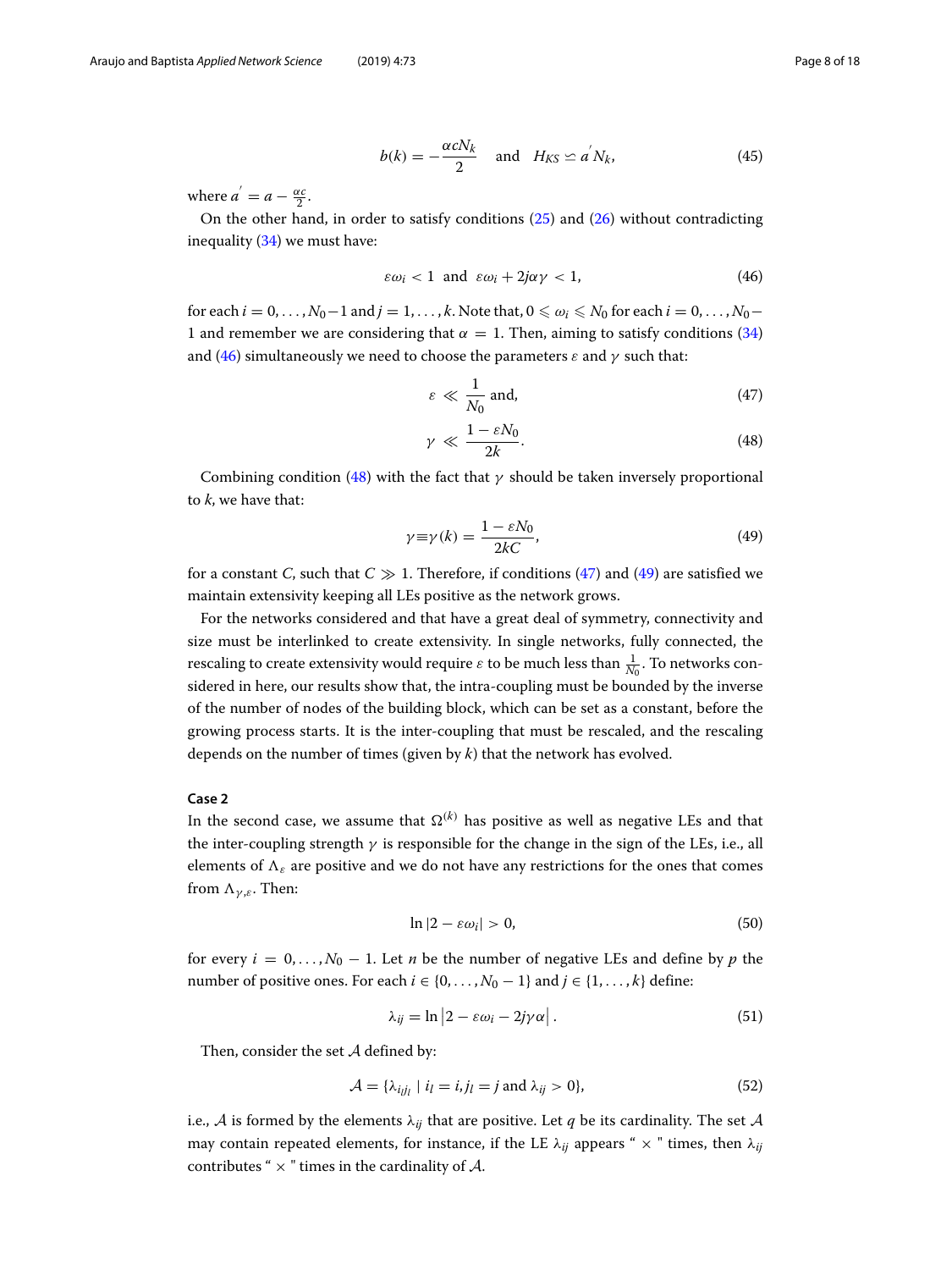Therefore, the sum of the positive LEs is given by:

$$
H_{KS} = \sum_{i=0}^{N_0 - 1} \ln|2 - \varepsilon \omega_i| + \sum_{l=1}^{q} {k \choose j_l} \lambda_{i_l j_l}
$$
(53)

$$
= \sum_{i=0}^{N_0-1} \ln|2 - \varepsilon \omega_i| + \sum_{l=1}^q {k \choose l} \ln|2 - \varepsilon \omega_{l_l} - 2j_l \alpha \gamma| \tag{54}
$$

$$
= \sum_{i=0}^{N_0-1} \ln \left| 2\left(1 - \frac{\varepsilon \omega_i}{2}\right) \right| + \sum_{l=1}^q {k \choose l_l} \ln \left| 2\left(1 - \frac{\varepsilon \omega_{l_l}}{2} - j_l \alpha \gamma\right) \right| \tag{55}
$$

$$
= \ln(2) \left( N_0 + \sum_{l=1}^{q} {k \choose j_l} \right) + \sum_{i=0}^{N_0 - 1} \ln \left| 1 - \frac{\varepsilon \omega_i}{2} \right|
$$
 (56)

<span id="page-8-0"></span>
$$
+\sum_{l=1}^q {k \choose j_l} \ln \left|1-\frac{\varepsilon \omega_{i_l}}{2}-j_l \alpha \gamma\right|.
$$

<span id="page-8-2"></span>As previously, we expand in Maclaurin series up to first order the logarithmic expres-sions in Eq. [\(56\)](#page-8-0) to understand the explicit dependence of  $H_{KS}$  on  $N_k$ . For that, assume that:

$$
\left|\frac{\varepsilon\omega_i}{2}\right| \ll 1 \text{ and } \left|\frac{\varepsilon\omega_{i_l}}{2} + j_l \alpha \gamma\right| \ll 1,
$$
\n(57)

for every  $i = 0, \ldots, N_0 - 1$  and  $l = 1, \ldots, q$ . Note that,  $p = N_0 + \sum_{l=1}^q {k \choose j_l}$ . Then, if  $z$ denotes the number of LEs that is equal to zero, Eq. [\(56\)](#page-8-0) can be rewritten as:

<span id="page-8-1"></span>
$$
H_{KS} \simeq p \ln(2) - \sum_{i=0}^{N_0 - 1} \frac{\varepsilon \omega_i}{2} - \sum_{l=1}^q {k \choose l_l} \left( \frac{\varepsilon \omega_{i_l}}{2} + j_l \alpha \gamma \right)
$$
(58)  

$$
= (N_k - n - z) \ln(2) - \frac{\varepsilon}{2} \sum_{i=0}^{N_0 - 1} \omega_i - \frac{\varepsilon}{2} \sum_{l=1}^q {k \choose j_l} \omega_{i_l} - \alpha \gamma \sum_{l=1}^q {k \choose j_l} j_l
$$
  

$$
= N_k \ln(2) - n \ln(2) - z \ln(2) - \frac{\varepsilon}{2} S - \frac{\varepsilon}{2} \sum_{l=1}^q {k \choose j_l} \omega_{i_l} - \alpha \gamma \sum_{l=1}^q {k \choose j_l} j_l
$$
(59)

$$
= aN_k + b(k) + c,\tag{61}
$$

where:

$$
S = \sum_{i=0}^{N_0 - 1} \omega_i, \ \ a = \ln(2), \ \ c = \frac{-\varepsilon S}{2} \ \text{ and } \tag{62}
$$

<span id="page-8-3"></span>
$$
b(k) = -\left(n\ln(2) + z\ln(2) + \frac{\varepsilon}{2} \sum_{l=1}^{q} {k \choose j_l} \omega_{i_l} + \alpha \gamma \sum_{l=1}^{q} {k \choose j_l} j_l\right).
$$
 (63)

In this case, the expansion of the logarithm alone was not sufficient to clarify whether  $H_{KS}$  is a linear function of  $N_k$ . This is so because of the several terms appearing in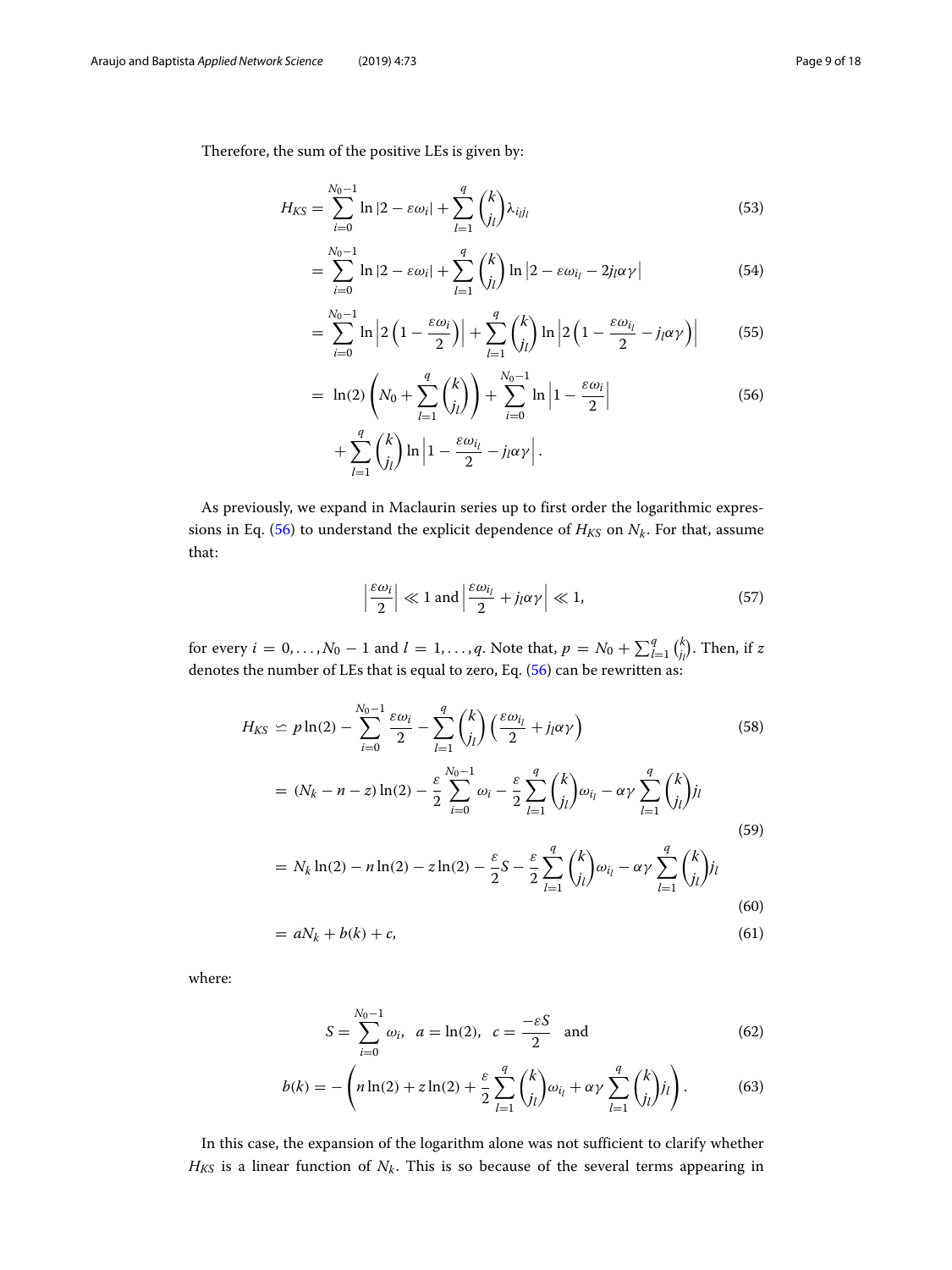$b(k)$ . But, other terms in this expansion allow us to place some necessary conditions for extensivity. Once we have chosen the building block, the number *c* is a constant and to have a linear function in Eq. [\(61\)](#page-8-1), the factor  $b(k)$  has to be a constant or a linear function of  $N_k$ .

On the other hand, a solution for the simultaneous inequalities [\(50\)](#page-7-3) and [\(57\)](#page-8-2) is:

<span id="page-9-0"></span>
$$
\varepsilon \ll \frac{1}{N_0} \text{ and,} \tag{64}
$$

$$
\gamma \ll \frac{2 - \varepsilon N_0}{2k}.\tag{65}
$$

Then, we conclude that, in order to grow the network extensively, keeping positive all the LEs that comes from  $\Lambda_{\varepsilon}$ , the parameters  $\varepsilon$  and  $\gamma$  must satisfy conditions [\(64\)](#page-9-0) and [\(65\)](#page-9-0) simultaneously and they also should be chosen such that  $b(k)$  is a constant or a linear function of  $N_k$ . In the next section, we provide two explicit examples of networks whose parameters satisfy these conditions. We will calculate the terms of  $b(k)$ , which will strongly depend on the topology of the chosen networks and have to be calculated case by case. This is a contrasts to case 1, where  $b(k)$  does not explicitly depend on the topology.

Another contrast to case 1, in which all LEs are positive, is that the rescaling for the inter-coupling strength is less restrictive and allows a large variation of it. This reflects the fact that, if the building block is set to be chaotic and those blocks are connected in a proper way then this chaotic behaviour propagates throughout the whole network as the network evolves and it is sufficient to induce extensivity, despite that negative LEs appear. This becomes mathematically evident when *HKS* of the network receives contributions from the positive LEs of the building block even though there exists negative LEs. The inter-coupling is not destroying the local chaotic behaviour of the building blocks. In this sense, chaos also has an extensive behaviour.

### **Case 3**

<span id="page-9-1"></span>In the last case, as in the previous one, we assume that  $\Omega^{(k)}$  has positive as well as negative LEs. However, here is only the intra-coupling strength  $\varepsilon$  that is responsible for the change in the sign of the LEs, in other words, we are requiring that all elements of  $\Lambda_{\gamma,\varepsilon}$  are positive and we do not have any limitations for the ones that comes from  $\Lambda_{\varepsilon}$ . Then:

$$
\ln|2 - \varepsilon \omega_i - 2j\alpha \gamma| > 0, \tag{66}
$$

for every  $i = 0, \ldots, N_0 - 1$  and  $j = 1, \ldots, k$ . As before, *n*, *p* and *z* represent the number of negative, positive and null LEs, respectively. Define:

$$
\lambda_i = \ln|2 - \varepsilon \omega_i| \quad \text{and} \quad \mathcal{B} = \{\lambda_{i_l} \mid i = i_l \text{ and } \lambda_i > 0\}. \tag{67}
$$

Let  $r$  be the cardinality of  $\beta$  and, as in the previous case, repeated elements contribute multiple times with  $r$ . Then,  $H_{KS}$  is given by: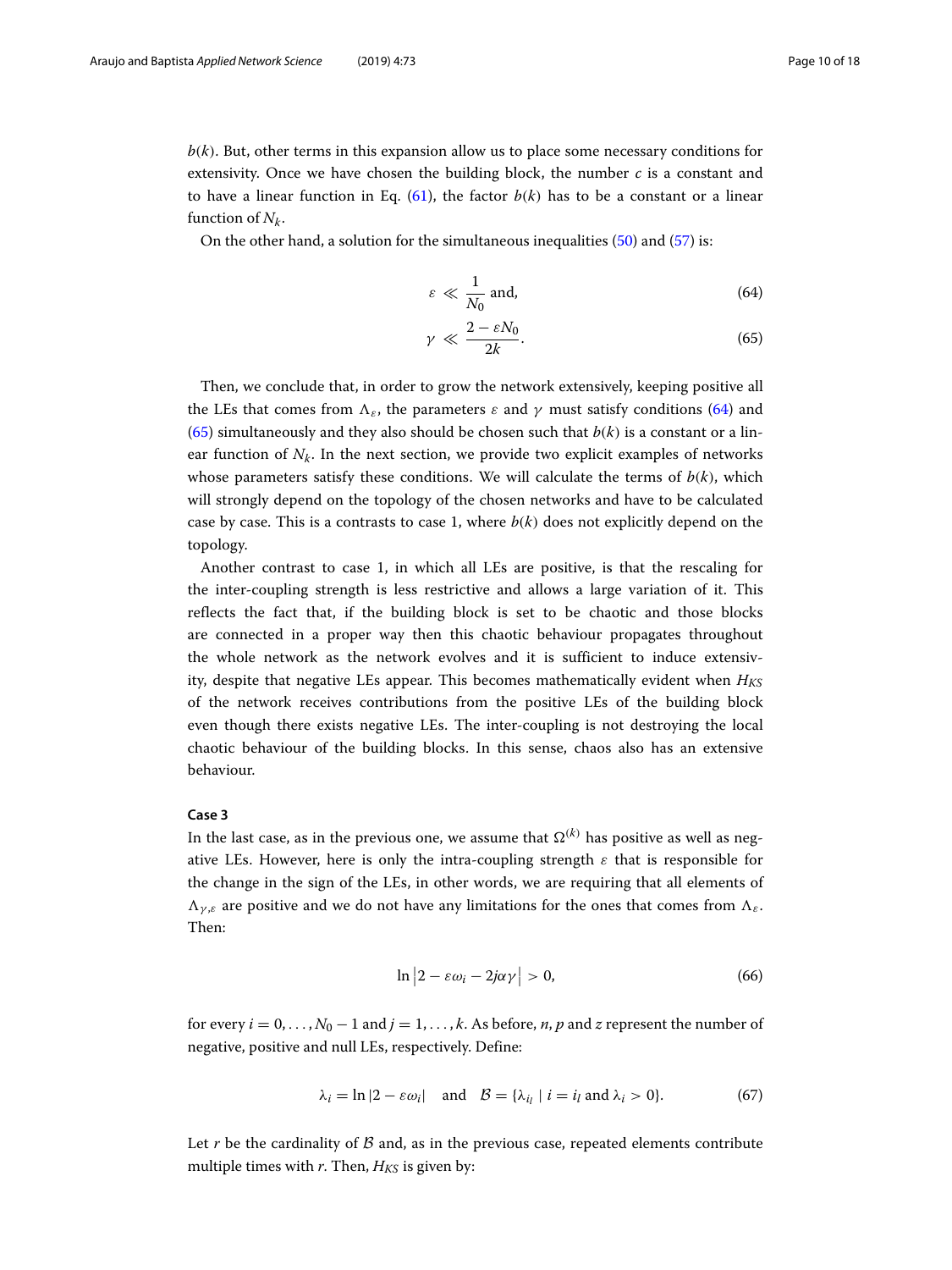$$
H_{KS} = \sum_{l=1}^{r} \ln |2 - \varepsilon \omega_{i_l}| + \sum_{j=1}^{k} \sum_{i=0}^{N_0 - 1} {k \choose j} \ln |2 - \varepsilon \omega_i - 2j\alpha\gamma| \tag{68}
$$

$$
= \sum_{l=1}^{r} \ln \left| 2 \left( 1 - \frac{\varepsilon \omega_{i_l}}{2} \right) \right| + \sum_{j=1}^{k} \sum_{i=0}^{N_0 - 1} {k \choose j} \ln \left| 2 \left( 1 - \frac{\varepsilon \omega_i}{2} - j \alpha \gamma \right) \right| \tag{69}
$$

$$
= \sum_{l=1}^{r} \ln(2) + \sum_{l=1}^{r} \ln\left|1 - \frac{\varepsilon \omega_{i_l}}{2}\right| + \sum_{j=1}^{k} \sum_{i=0}^{N_0 - 1} {k \choose j} \ln(2) \tag{70}
$$

$$
+\sum_{j=1}^{k}\sum_{i=0}^{N_0-1} {k \choose j} \ln \left| 1 - \frac{\varepsilon \omega_i}{2} - j\alpha \gamma \right|
$$
  
= 
$$
\left(r + (2^k - 1)N_0\right) \ln(2) + \sum_{l=1}^{r} \ln \left| 1 - \frac{\varepsilon \omega_{l_l}}{2} \right|
$$
 (71)

<span id="page-10-0"></span>
$$
+\sum_{j=1}^{k}\sum_{i=0}^{N_0-1} {k \choose j} \ln \left|1 - \frac{\varepsilon \omega_i}{2} - j\alpha \gamma\right|
$$

$$
= N_k \ln(2) - n \ln(2) - z \ln(2) + \sum_{l=1}^r \ln \left| 1 - \frac{\varepsilon \omega_{l_l}}{2} \right|
$$
  
+ 
$$
\sum_{j=1}^k \sum_{i=0}^{N_0-1} {k \choose j} \ln \left| 1 - \frac{\varepsilon \omega_i}{2} - j \alpha \gamma \right|.
$$
 (72)

since  $p = r + (2^k - 1)N_0 = N_k - n - z$ .

We now expand the logarithm function to analyse the dependence of  $H_{KS}$  on  $N_k$ . In order to consider the expansion in Maclaurin series up to first order of the last two terms in Eq. [\(72\)](#page-10-0) assume that:

<span id="page-10-1"></span>
$$
\left|\frac{\varepsilon\omega_{i_l}}{2}\right| \ll 1 \quad \text{and} \quad \left|\frac{\varepsilon\omega_i}{2} + j\alpha\gamma\right| \ll 1,\tag{73}
$$

for every  $l = 1, \ldots, r$ ,  $i = 0, \ldots, N_0 - 1$  and  $j = 1, \ldots, k$ . Therefore, Eq. [\(72\)](#page-10-0) can be written as:

$$
H_{KS} \simeq N_k \ln(2) - n \ln(2) - z \ln(2) - \sum_{l=1}^r \frac{\varepsilon \omega_{i_l}}{2} - \sum_{j=1}^k \sum_{i=0}^{N_0 - 1} {k \choose j} \frac{\varepsilon \omega_i}{2}
$$
(74)

$$
-\sum_{j=1}^{k} \sum_{i=0}^{N_0-1} {k \choose j} j \alpha \gamma
$$
  
=  $N_k \ln(2) - n \ln(2) - z \ln(2) - \frac{\varepsilon}{2} \sum_{l=1}^{r} \omega_{i_l} - \frac{\varepsilon}{2} (2^k - 1) \sum_{i=0}^{N_0-1} \omega_i$  (75)

$$
- N_0 \alpha \gamma \sum_{j=1}^k {k \choose j} j
$$
  
=  $N_k \ln(2) - n \ln(2) - z \ln(2) - \frac{\varepsilon}{2} \sum_{l=1}^r \omega_{i_l} - \frac{\varepsilon}{2} (2^k - 1) S$  (76)  
 $- N_0 \alpha \gamma (k 2^{k-1})$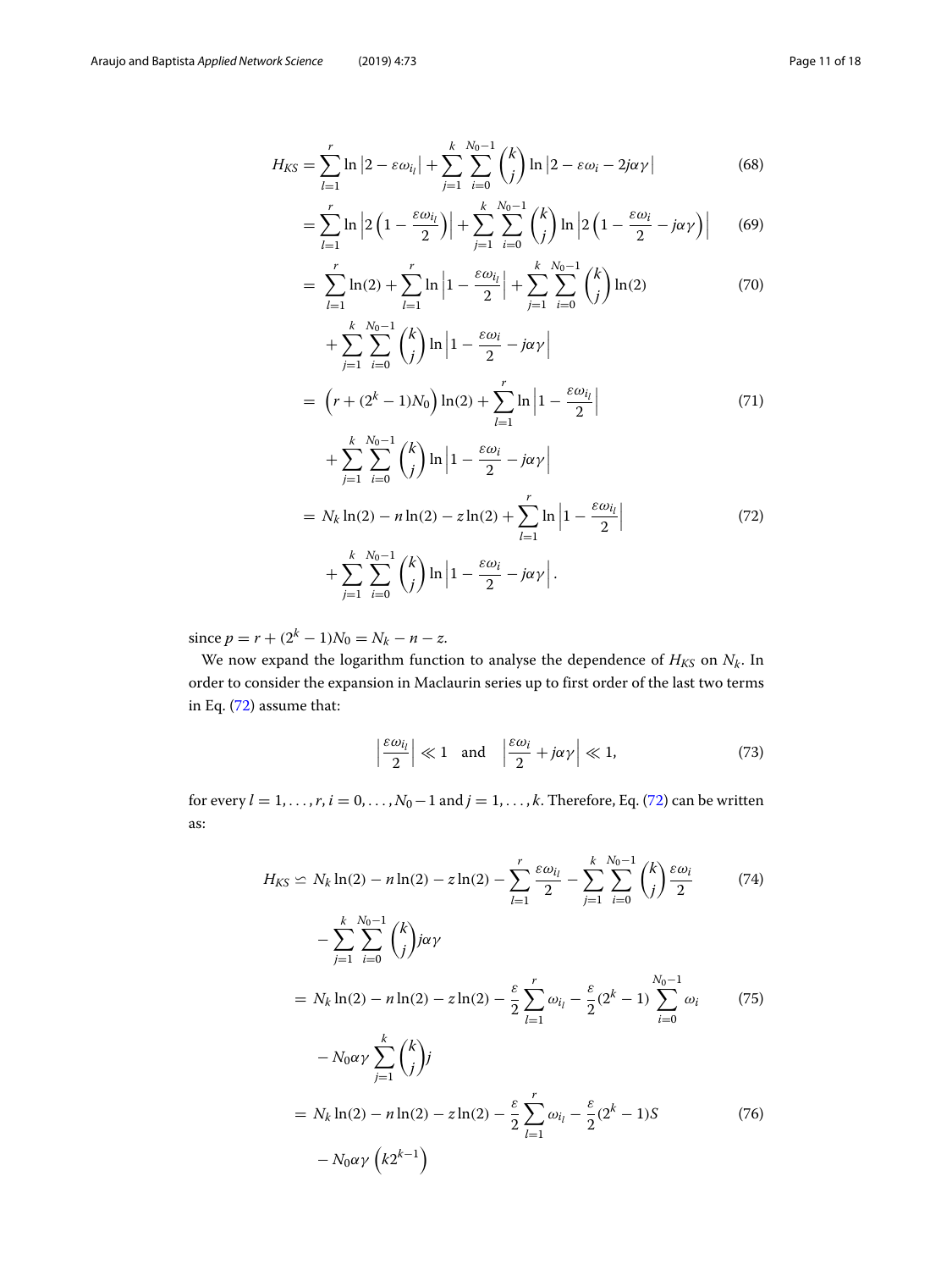$$
= N_k \ln(2) - n \ln(2) - z \ln(2) - \frac{\varepsilon}{2} \sum_{l=1}^r \omega_{i_l} - \varepsilon S \frac{N_k}{2N_0} + \frac{\varepsilon S}{2}
$$
(77)

$$
-\alpha \gamma k \frac{N_k}{2}
$$
  
=  $N_k \left( \ln(2) - \frac{\varepsilon S}{2N_0} \right) + \left( -n \ln(2) - z \ln(2) - \alpha \gamma k \frac{N_k}{2} \right)$  (78)  
+  $\left( \frac{\varepsilon S}{2} - \frac{\varepsilon}{2} \sum_{l=1}^r \omega_{l_l} \right)$ 

$$
= aN_k + b(k) + c,\t\t(79)
$$

where:

$$
S = \sum_{i=0}^{N_0 - 1} \omega_i, \ \ a = \ln(2) - \frac{\varepsilon S}{2N_0}, \ \ c = \frac{\varepsilon S}{2} - \frac{\varepsilon}{2} \sum_{l=1}^r \omega_{l_l} \quad \text{and} \tag{80}
$$

$$
b(k) = -\left(n\ln(2) + z\ln(2) + \alpha\gamma k \frac{N_k}{2}\right).
$$
\n(81)

Suppose we have set the building block, then, the number *c* is a constant and to have the sum of the positive LEs as a function of  $N_k$  we need to choose the inter-coupling strength such that  $\gamma \propto \frac{1}{k}$ . Thus, taking  $\gamma = \frac{\tilde{c}}{k}$ , for a positive constant  $\tilde{c}$ , we have:

$$
b(k) = -\left(n\ln(2) + z\ln(2) + \frac{\alpha \tilde{c} N_k}{2}\right).
$$
\n(82)

Now, note that, if inequality [\(66\)](#page-9-1) and the second inequality [\(73\)](#page-10-1) are satisfied simultaneously for all  $i = 0, \ldots, N_0 - 1$  and  $j = 1, \ldots, k$ , we conclude that:

$$
\ln|2 - \varepsilon \omega_i| > 0, \tag{83}
$$

<span id="page-11-0"></span>for all  $i = 0, ..., N_0 - 1$  and then,  $c = 0$  and  $b(k) = -\frac{\alpha \tilde{c} N_k}{2}$ . Therefore,  $H_{KS}$  is summarized as:

$$
H_{KS} \simeq a' N_k, \tag{84}
$$

where  $a' = \left(a - \frac{\alpha \tilde{c}}{2}\right)$ .

Notice that, expression [\(84\)](#page-11-0) coincides to the one in [\(45\)](#page-6-3). It shows that if all the LEs from  $\Lambda_{\gamma,\varepsilon}$  are positive then all the LEs of  $\Lambda_{\varepsilon}$  will also be and case 3 comes down to case 1.

In summary, we have shown that for the dynamics described in Eq. [\(1\)](#page-2-1), extensivity can always be achieved when an infinitely large multiplex network is constructed by reproducing at all levels the intra and inter structure. To obtain this, we start with any arbitrary network satisfying Eq. [\(1\)](#page-2-1), a building block, thus, extensivity is obtained if the intra-coupling strength  $\varepsilon$  satisfies condition [\(47\)](#page-7-1) and then, we only rescale the inter coupling-strength  $\gamma$  to be inversely proportional to the number of times the network has evolved. The larger this number is, the smaller the inter-coupling strength needs to be.

It is important to notice that the conditions presented here are sufficient but not necessary to have extensivity, which means that may exist extensive networks that do not satisfy any of our restrictions, for example, networks that do not satisfy Eq. [\(34\)](#page-6-2). Although, our results do not characterize all extensive networks it gives us a recipe to follow when one intends to reach extensivity: choose a building block and create a larger network connecting many of these with appropriate inter-connections.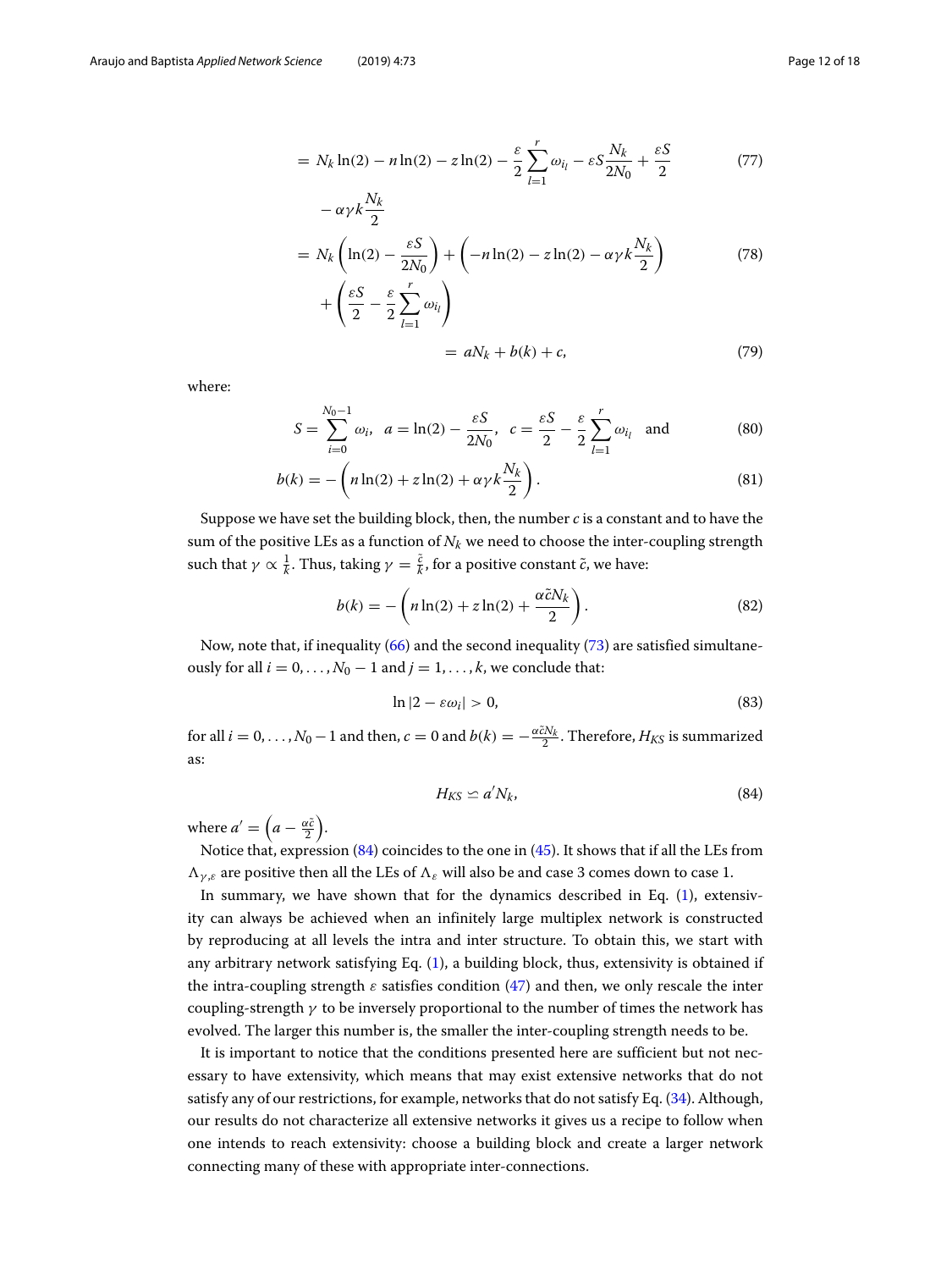## **Numerical results**

In this section, we present the result of some simulations in order to illustrate and certify our analytical results.

Figure [2](#page-12-0) shows the values of  $H_{K<sub>S</sub>}$  (in blue stars) and a linear fitting (in orange straight line) as the initial building blocks with  $N_0 = 5$  nodes are evolved, considering two different topologies: (a) ring and (b) star topology. In both situations,  $k = [1, 2, \ldots, 10]$  and  $\varepsilon = 2 \cdot 10^{-4}$ , which satisfies inequality [\(47\)](#page-7-1). For  $k = 1$ , we also chose  $\gamma(1)$  satisfying condi-tion [\(49\)](#page-7-2) for  $C = 10$  and, as we grew the network we rescaled the inter-coupling strength in accordance to condition [\(49\)](#page-7-2). As can be seen from Fig. [2,](#page-12-0) choosing the parameters in this way and rescaling the inter-coupling strength during the evolutionary process accord-ing to condition [\(49\)](#page-7-2), the sum of the positive LEs ( $H_{KS}$ ) is a linear function of the number of nodes  $(N_k)$ . This line passes through the origin, which agrees with Eq. [\(45\)](#page-6-3). In order to measure the error in considering these linear fittings we also calculated the residual standard deviation (Younger [1985\)](#page-17-23), that provides an indication of how close our estimation are. This quantity for both topologies is equal to 0.0036, which shows that these lines fit very well to the actual data. It also illustrates the fact that, the topology of the building block is not relevant to achieve extensivity. On the other hand, note that, the graphs (a) and (b) are very similar. This is because  $H_{KS}$  in each topology only differ from each other due to the factor *S*, as can be seen in Eq. [\(42\)](#page-6-4) and for these particular topologies this number is very close. For the ring topology we have that  $S = 10$  and for the star topology  $S = 8$ , what makes the graphs seem almost the same.

Figure [3](#page-13-0) shows the values of  $H_{KS}$  as a function of  $N_k$  for networks in case 2. The stars in blue represent the exact values of  $H_{KS}$  calculated using Eq. [\(56\)](#page-8-0). The red star points represent  $H_{KS}$  values calculated using the Maclaurin expansion in Eq. [\(60\)](#page-8-1), whose terms will be rewritten in the following in terms of the network configuration chosen and their relevant parameters. The straight lines are linear fittings. We considered a building block with  $N_0 = 5$  nodes and intra-coupling strength  $\varepsilon = 2 \cdot 10^{-4}$  in two different topologies: (a) ring and (b) all-to-all topology. As in the previous examples,  $k = [1, 2, \ldots, 10]$ , but here for each network  $\Omega^{(k)}$  we chose the inter-coupling  $γ(k)$  satisfying:

<span id="page-12-1"></span>

<span id="page-12-0"></span>ring and (**b**) star topology. For each network we considered the building block with  $N_0 = 5$  and  $\varepsilon = 2 \cdot 10^{-4}$ . The inter-coupling of the network  $\Omega^{(1)}$  is  $\gamma(1) = 0.05$  and  $k =$  [1, 2, . . . , 10]. The fitting in (**a**) produces  $p_1 = 0.6676$  and  $p_2 = -0.0057$  and the one in (**b**) produces  $p_1 = 0.6677$  and  $p_2 = -0.0057$ , where  $p_1$  is the slope and  $p_2$  is the constant coefficient of the fitting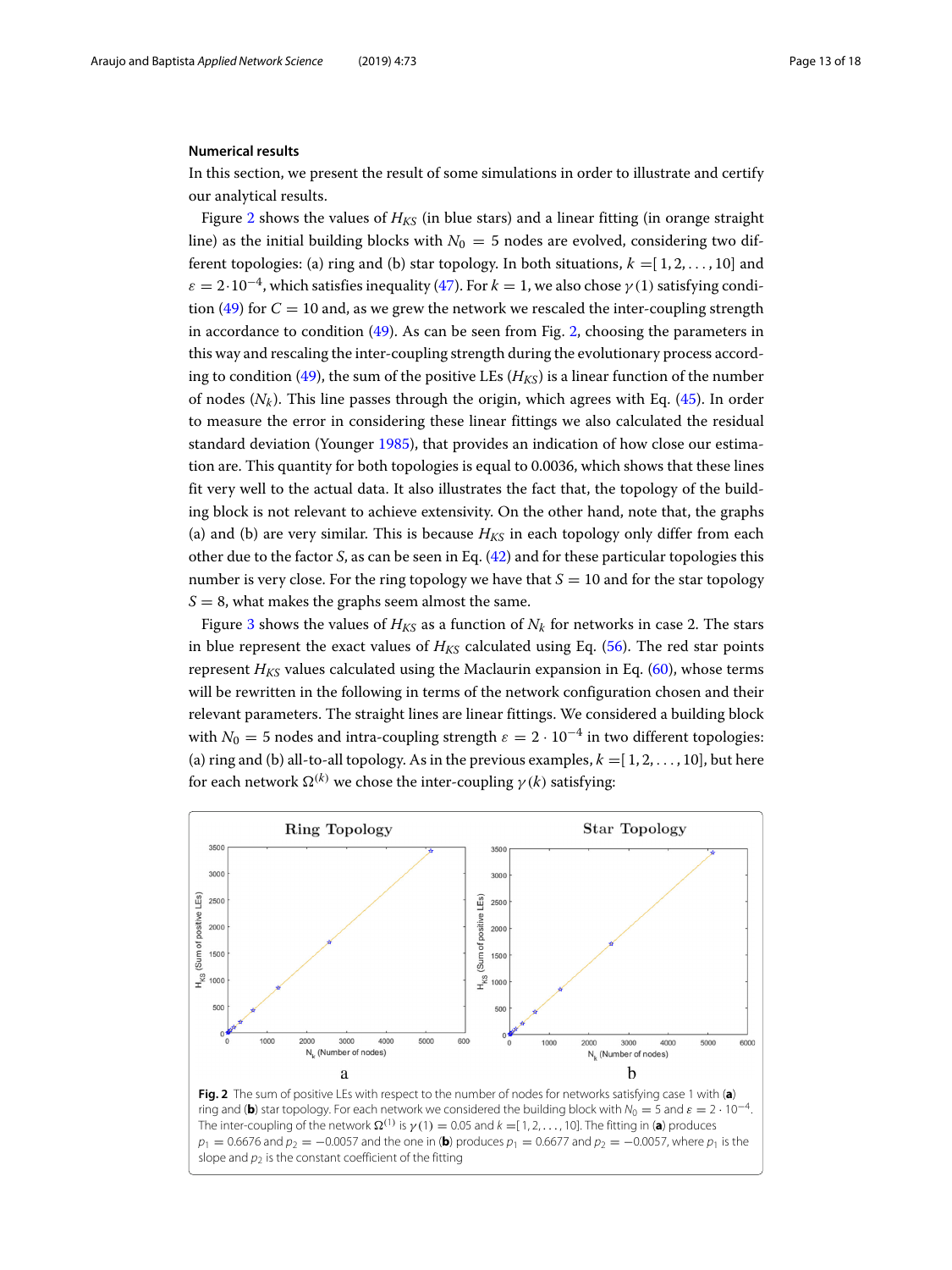

<span id="page-13-0"></span>and (**b**) all-to-all topology. For each network we considered the building block with  $N_0 = 5$  and  $\varepsilon = 2 \cdot 10^{-4}$ . The inter-coupling of the network  $\Omega^{(1)}$  is  $\gamma(1) = 0.5045$  and  $k = [1, 2, ..., 10]$ . In (**a**), the linear fitting in the blue line has  $p_1 = 0.3965$  and  $p_2 = -0.9896$ , and the one in the red line has  $p_1 = 0.4407$  and  $p_2 = -0.9422$ . In (**b**), the linear fitting in the blue line has  $p_1 = 0.3962$  and  $p_2 = -0.9881$ , and the one in the red line has  $p_1 = 0.4405$  and  $p_2 = -0.9412$ , where  $p_1$  is the slope and  $p_2$  is the constant coefficient of the fitting

$$
\gamma(k) = \frac{(1 - \varepsilon N_0)}{2k} + \frac{1}{2kC},\tag{85}
$$

for  $C = 100$ . Then, for the network  $\Omega^{(1)}$ , we have that  $\gamma(1) = 0.5045$ . Note that, the intra-coupling strength satisfies condition [\(64\)](#page-9-0) and choosing  $\gamma(k)$  satisfying Eq. [\(85\)](#page-12-1), we have that,  $\gamma(k)$  satisfies condition [\(65\)](#page-9-0) but does not satisfy constraint [\(48\)](#page-7-1), i.e., we may have negative LEs.

In order to compute the term  $b(k)$  in Eq. [\(63\)](#page-8-3), for each  $k \in \{1, \ldots, 10\}$ , we need to estimate the number of negative and null LEs as well as to identify the pairs (*i*, *j*) for which  $\lambda_{ij}$  in Eq. [\(51\)](#page-7-4) are positive. For these two examples, our simulations have shown that, for each network  $\Omega^{(k)}$ , there are no null LEs and the pairs that contribute to the negative LEs are only the pairs  $(i, k)$ , for  $i = 0, \ldots, N_0 - 1$ , therefore, the number of negative LEs of  $\Omega^{(k)}$  is  $N_0$  and from Eq. [\(63\)](#page-8-3) we have that:

<span id="page-13-1"></span>
$$
b(k) = -\left(N_0 \ln(2) + \frac{\varepsilon}{2} s_1(k) + \alpha \gamma(k) s_2(k)\right),
$$
 (86)

where:

$$
\alpha = 1,\tag{87}
$$

$$
s_1(k) = \sum_{i=0}^{N_0-1} \sum_{j=1}^{k-1} {k \choose j} \omega_i = S(2^k - 2) \text{ and,}
$$
 (88)

$$
s_2(k) = N_0 \sum_{j=1}^{k-1} {k \choose j} j = N_0 k \left( 2^{k-1} - 1 \right).
$$
 (89)

Consequently, Eq. [\(86\)](#page-13-1) becomes:

$$
b(k) = -5\ln(2) - \varepsilon S 2^{k-1} + \varepsilon S - \gamma(k) N_0 k 2^{k-1} + \gamma(k) N_0 k. \tag{90}
$$

Rewriting Eq. [\(85\)](#page-12-1) as:

$$
\gamma(k) = \frac{C'}{k}
$$
, where:  $C' = \frac{(1 - \varepsilon N_0) C + 1}{2C}$ , (91)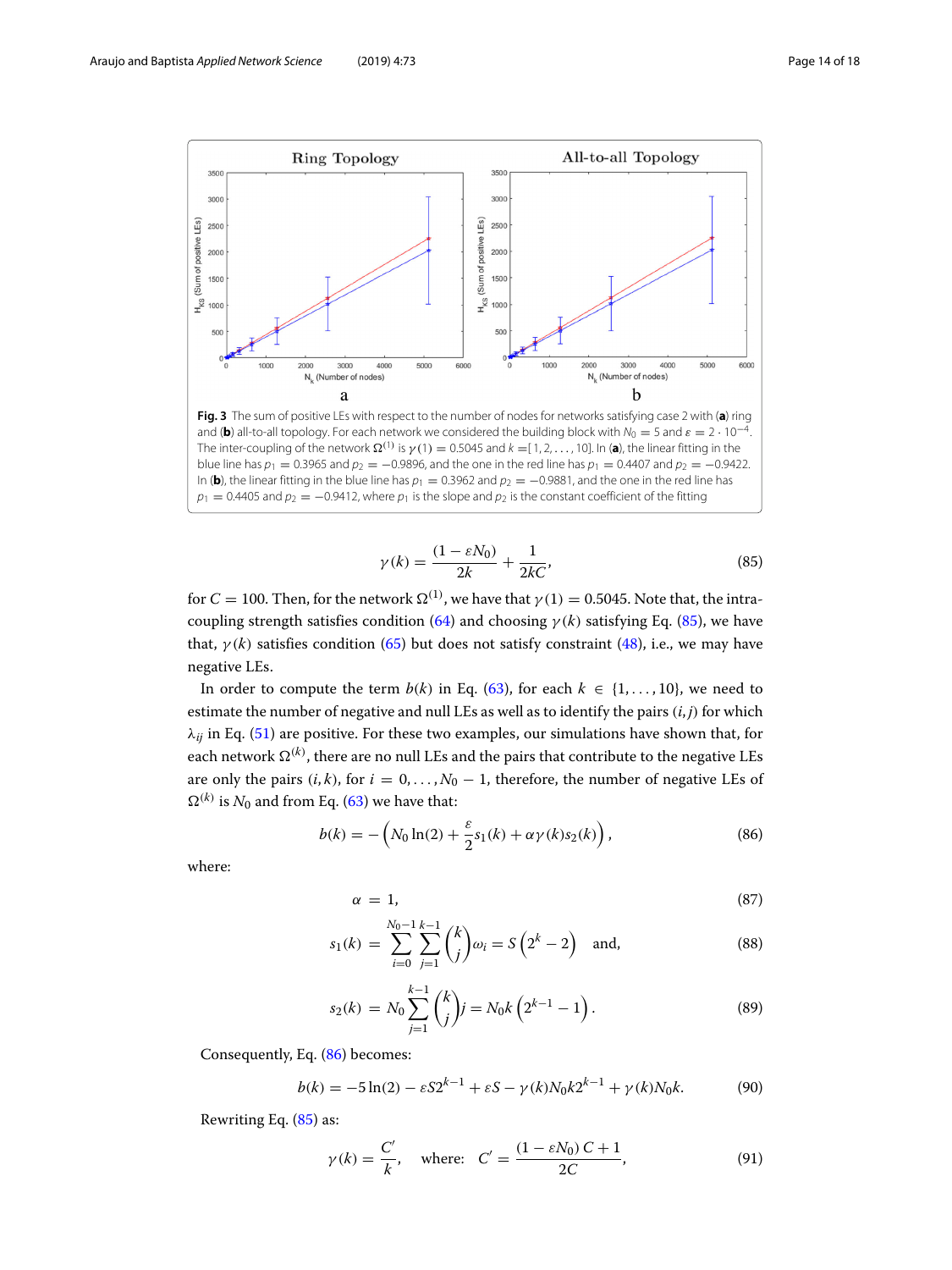we have that:

$$
b(k) = -5\ln(2) - \varepsilon S 2^{k-1} + \varepsilon S - C' N_0 2^{k-1} + C' N_0
$$
\n(92)

$$
= -5\ln(2) - \varepsilon S \frac{N_k}{2N_0} + \varepsilon S - C' \frac{N_k}{2} + C' N_0
$$
\n(93)

$$
= N_k \left( -\frac{\varepsilon S}{2N_0} - \frac{C'}{2} \right) + \left( -5\ln(2) + \varepsilon S + C' N_0 \right). \tag{94}
$$

Then, from Eq. [\(61\)](#page-8-1) the approximate sum of the positive LEs for each  $\Omega^{(k)}$  is given by:

$$
H_{KS} \simeq \left(\ln(2) - \frac{\varepsilon S}{2N_0} - \frac{C'}{2}\right)N_k + \left(\frac{\varepsilon S}{2} - 5\ln(2) + C'N_0\right),\tag{95}
$$

that is a linear function of  $N_k$ . Extensivity is achieved as it is confirmed by the blue stars (calculated by Eq.  $(56)$ ) and the red stars (calculated by the expansion in Eq.  $(60)$ ) in Fig. [3.](#page-13-0) Note that, again  $H_{K\!S}$  in both topologies only differ from each other by the factor  $\frac{\varepsilon S}{2}$  and, although the difference between the values of *S* in Fig. [3](#page-13-0) is bigger in comparison with the Fig.  $2 (S = 10$  $2 (S = 10$  in (a) and  $S = 20$  in (b)), both plots show similar behaviour. The reason for this is due to *S* being multiplied by  $\varepsilon$  what makes the product  $\frac{\varepsilon S}{2}$  very small.

The linear approximations provide a good fitting for the data. For the ring topology, the residual standard deviations are equal to 0.6453 and  $9.7 \cdot 10^{-14}$  for the blue and red lines, respectively and, for the all-to-all topology, these quantities are equal to 0.6457 and  $1.09 \cdot 10^{-13}$ , respectively.

The difference between the blue and red linear fitting lines represents the error of the Maclaurin expansion. To show that this error is an artifact due to the expansion (and therefore, it tends to zero, as the argument of the logarithm approaches 1) and not due to any other analytical miscalculation, we have plot the error bar in blue. This error bar represents the maximal error one could obtain from the approximate values of  $H_{K<sub>S</sub>}$  through the Maclaurin expansion if all the Lyapunov exponents would contribute equally to the total error with the same amount of the error produced by the exponent whose argument inside the logarithm function deviates the most from 1.

Figure [4a](#page-15-0) and b show the exact values for  $H_{K<sub>S</sub>}$  (in blue stars) calculated using Eqs. [\(33\)](#page-6-0) and [\(56\)](#page-8-0), respectively, when the conditions specified for cases 1 and 2 to maintain extensivity are not satisfied. In both networks we considered the star topology for the building blocks with  $N_0 = 5$  nodes. For each network, we considered k from 1 up to 6 and  $\varepsilon = 2 \cdot 10^{-4}$ , that obeys conditions [\(47\)](#page-7-1) and [\(64\)](#page-9-0). With regards to the inter-coupling strength, for the network  $\Omega^{(1)}$  we chose  $\gamma(1) = 0.05$  in (a) and  $\gamma(1) = 0.5045$  in (b), that satisfy Eq. [\(49\)](#page-7-2) and condition [\(65\)](#page-9-0), respectively. In order to show the importance of rescaling the inter-coupling strength as we evolve the network, we kept constant these parameters during the evolutionary process and, as we can see from Fig. [4,](#page-15-0) *H<sub>KS</sub>* does not dependent linearly on the number of nodes of the network. This fact is pretty clear in (b) and in (a) we considered a linear fitting (in the orange straight line) to help this visualization. The residual standard deviation in this case is equal to 1.96, that is much bigger when compared with the one in Fig. [2,](#page-12-0) showing that the linear regression there is more consistent than here.

Finally, in Fig. [5,](#page-15-1) graphs (a) and (b) present two additional scenarios for which the conditions to maintain extensivity put forwarded in cases 1 and 2 are not satisfied, respectively. In both situations, we considered the star topology for  $\Omega^{(0)}$  with  $N_0 = 5$  nodes and we also kept constant all the intra and inter-coupling strengths as in the previous example.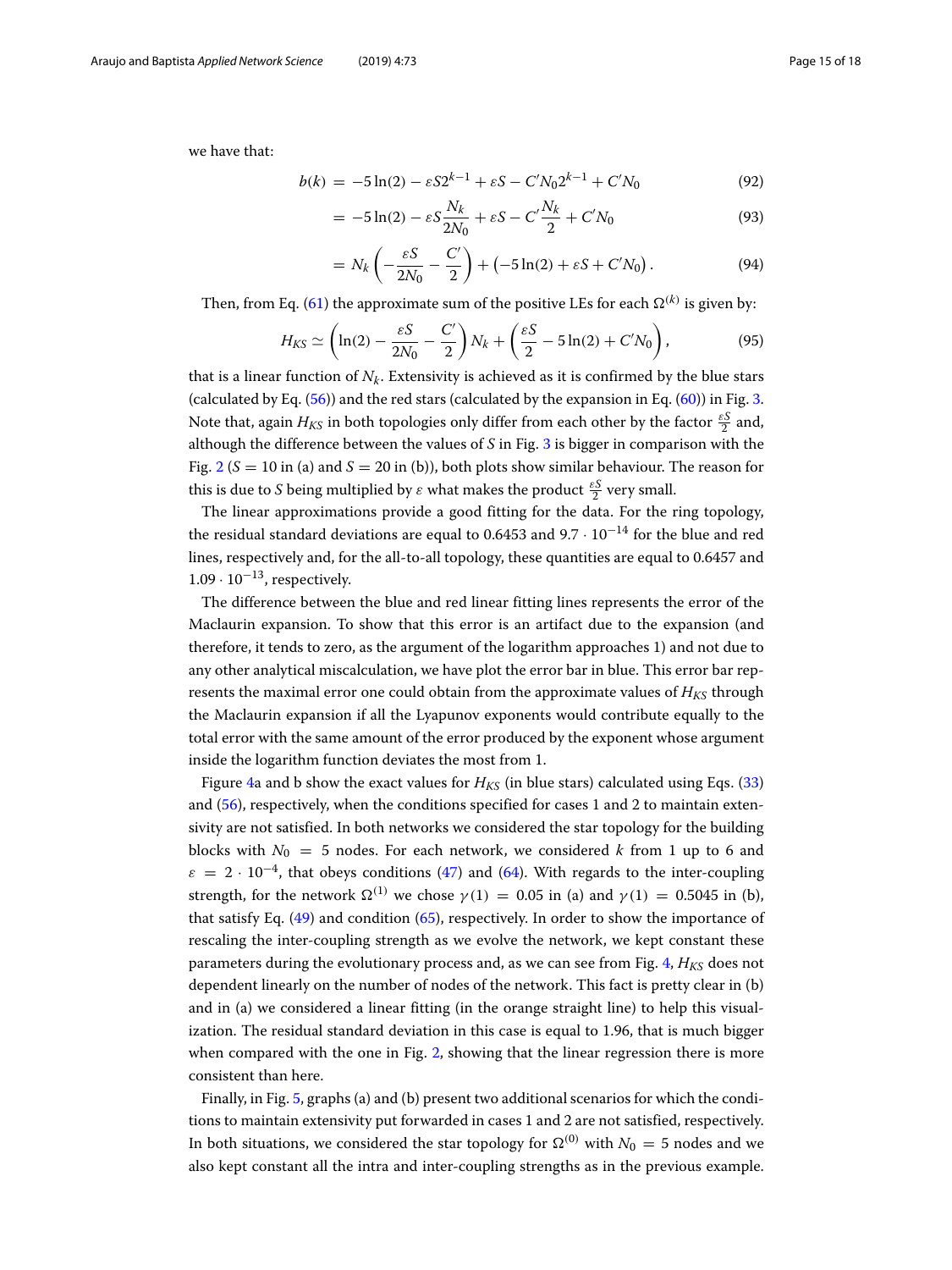

<span id="page-15-0"></span>However, here we have chosen  $\varepsilon = 0.19$  that does not obey conditions in [\(47\)](#page-7-1) or [\(64\)](#page-9-0). Besides, in scenario (a) we set  $\gamma(1) = 0.2$ , contradicting condition [\(48\)](#page-7-1) and in scenario (b)  $\gamma(1) = 0.6$ , which also does not satisfy condition [\(65\)](#page-9-0). As in Fig. [4,](#page-15-0) we evolved the network 6 times. Figure  $5$  shows that  $H_{KS}$  is not extensive for these chosen parameters. It is worth commenting that whereas in (a) extensivity is not achieved because  $H_{KS}$  is a convex shape, in (b) it has a concave shape. This concave shape was argumented in (Antonopoulos and Baptista [2017\)](#page-17-20) to be a finite effect. This kind of behaviour was called super-extensive, when  $H_{KS}$  grows faster than any possible linear approximation. Our numerical results do not contradict this logic, however, it is interesting to see that even networks with hundred of nodes can apparently behave as being super-extensive. Finally, these results evidence that the choice of  $\varepsilon$  and the inter coupling strength  $\gamma(1)$  of  $\Omega^{(1)}$  play a fundamental role in maintaining the extensive behaviour of  $H_{KS}$  in large multiplex networks.

<span id="page-15-1"></span>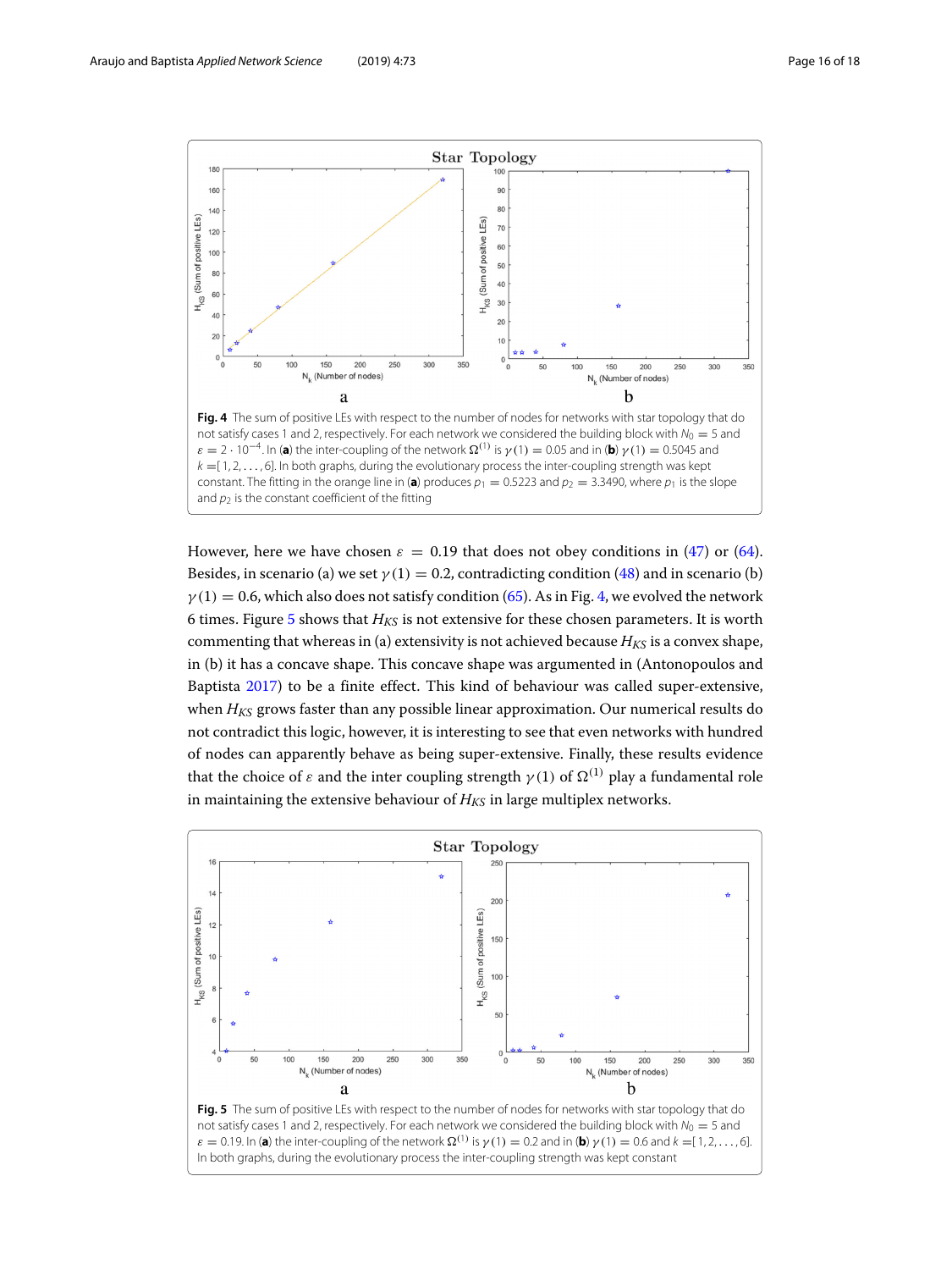In addition to the examples presented in this section we also have checked that our findings hold in networks used to described real-life phenomena and with less trivial topologies such as, the circulant network, the random model of network *G*(*N*, *M*) proposed by Erdös and Rényi, the small-world network using the Watts-Strogatz model and the scale-free network presented by Barbarasi-Albert.

# **Conclusions**

Multiplex networks are fundamentally different when compared to single layer networks (Gomez et al. [2013\)](#page-17-24) and their sophisticated nature can provide a more realistic picture to model large real-world systems, since most of real life phenomena are described by multiple types of connections. This paper explores the role of the intra and inter-connections to maintain the extensive behaviour of the sum of the positive LEs in infinitely large multiplex networks.

Our analytical results have showed that for the type of networks considered here, it is always possible to construct extensive networks by rescaling only the inter-couplings and keeping the intra-connections constant during the evolutionary process. Due to this growth method, the rescale  $\varepsilon = \frac{1}{N}$  (where  $N$  stands for the system size), which is broadly adopted by the nonlinear community of academics to study collective behavior of networks of different sizes, is an over underestimation to achieve extensivity. The obtained rescale for the intra-coupling strengths does not depend directly on the size *N* of the network but on the size  $N_0$  of the initial building block considered in the process. So, our extensive networks can be constructed with much less restrict rescaling than those used for single layer networks. Consequently, the number of nodes of the initial networks have a major contribution to the extensive behaviour rather than the way the nodes in the initial networks are connected by internally (intra-connection). These results are at variance with the outcomes from the work developed by Antonopoulos and Baptista [\(2017\)](#page-17-20), where they showed that extensivity depend on other quantities apart from the type of couplings, such as the sum of the intra-degrees and any single network whose the sum of the intradegrees is proportional to  $N^2$  would be extensive by the  $\varepsilon = \frac{1}{N}$  rescaling. In here, a very relevant physical quantity leading to appropriate rescaling is the number of times the network has evolved.

Introducing the term super entropic for networks that present only positive Lyapunov exponents, our findings also reveal that networks that are *not* super entropic, are easier to be made extensive, since the parameters range to achieve extensivity are larger.

Our main contribution in this work was not only to show which quantities are related to extensivity, but also provide a reliable set of conditions to be obeyed to achieve networks that grows in size still maintaining the extensive character. With regards to the generality of our results, a task left for future work would be to explore whether our main conclusions can be exported to multiplex networks with more complex topologies (by varying  $\alpha$ ) or constructed with nodes having more generic dynamical descriptions, such as neural networks.

#### **Abbreviations**

LEs: Lyapunov exponents

#### **Acknowledgements**

We thank Alessandro Gillies for the productive discussions.